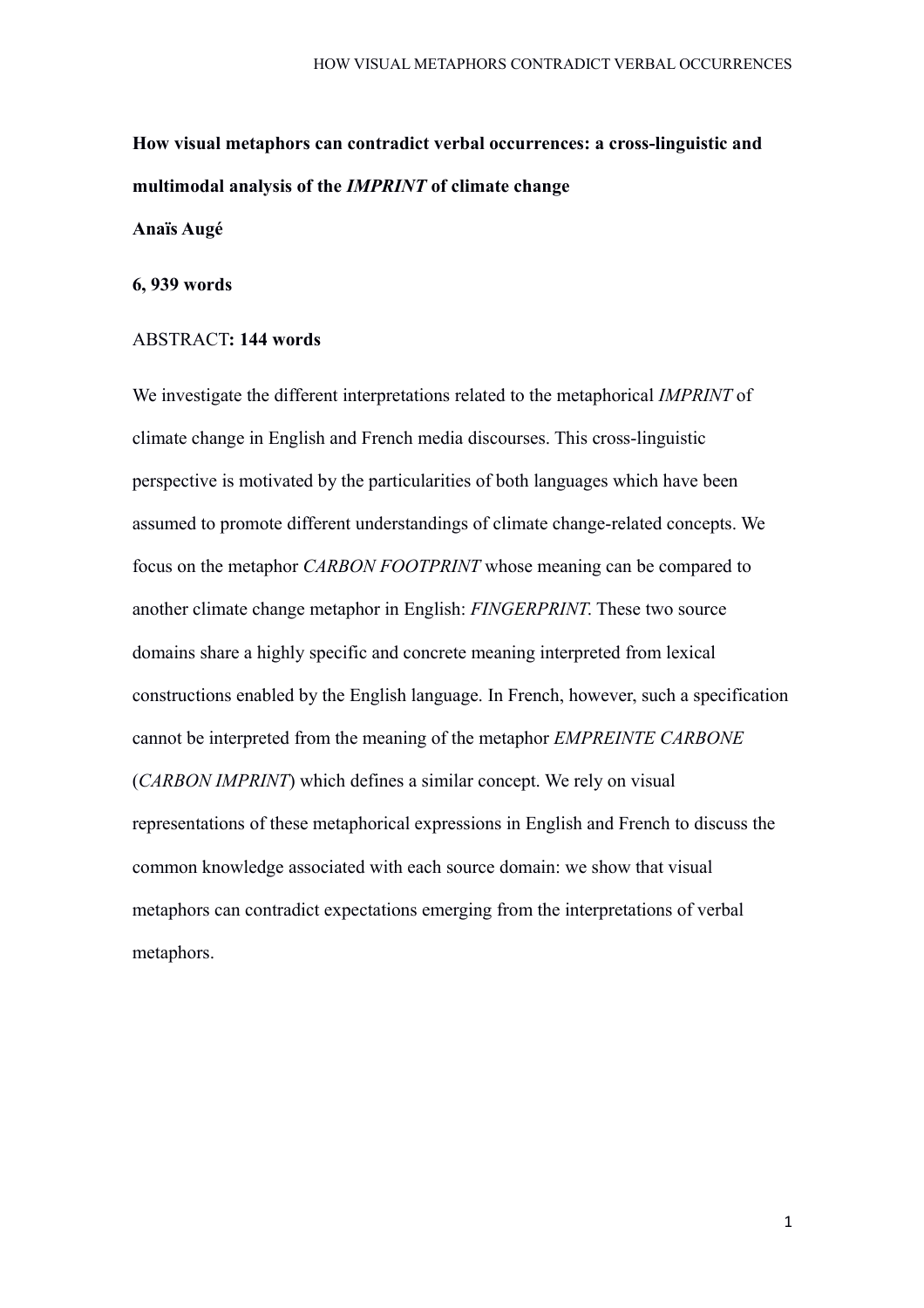### **1. Introduction**

In this paper, we investigate climate change metaphors in discourse with several corpora. We aim at identifying the relevant features of particular source domains to understand the prevalence of specific cross-domain mappings across media and languages. Our focus on a scientific topic – climate change – guides our analysis of the explanatory function of metaphors (Deignan 2005: 16; Damele 2016: 80-1). These explanatory metaphors describe scientific findings according to the stance of popular sources of information. Their use promotes and popularises particular understanding of the topic, which can produce interpretative issues: the non-scientific use of the metaphor can fulfil various functions which may differ from its scientific function (Knudsen 2003: 1248).

Climate change is represented with metaphors describing risks and uncertainty (Nerlich & Hellsten 2014: 27). *CARBON FOOTPRINT* is a key metaphor which illustrates this representation (Koteyko 2010; Nerlich & Hellsten 2014). Its occurrence across different discourses about climate change establishes a scope through which the topic is presented: this scope informs the population about procedures to "assess" and "manage" the risk and limit its impact (Nerlich & Hellsten 2014: 28). Additionally, the global relevance of the topic supports our hypothesis that such metaphors re-occur across languages and cultures.

We focus on two languages – English and French – and two modalities – verbal and visual – to interpret the relevant features of the metaphor *CARBON FOOTPRINT* / *EMPREINTE CARBONE*. This investigation stems from the distinction of the source domain *FOOTPRINT* from the semantically related source domain *FINGERPRINT*,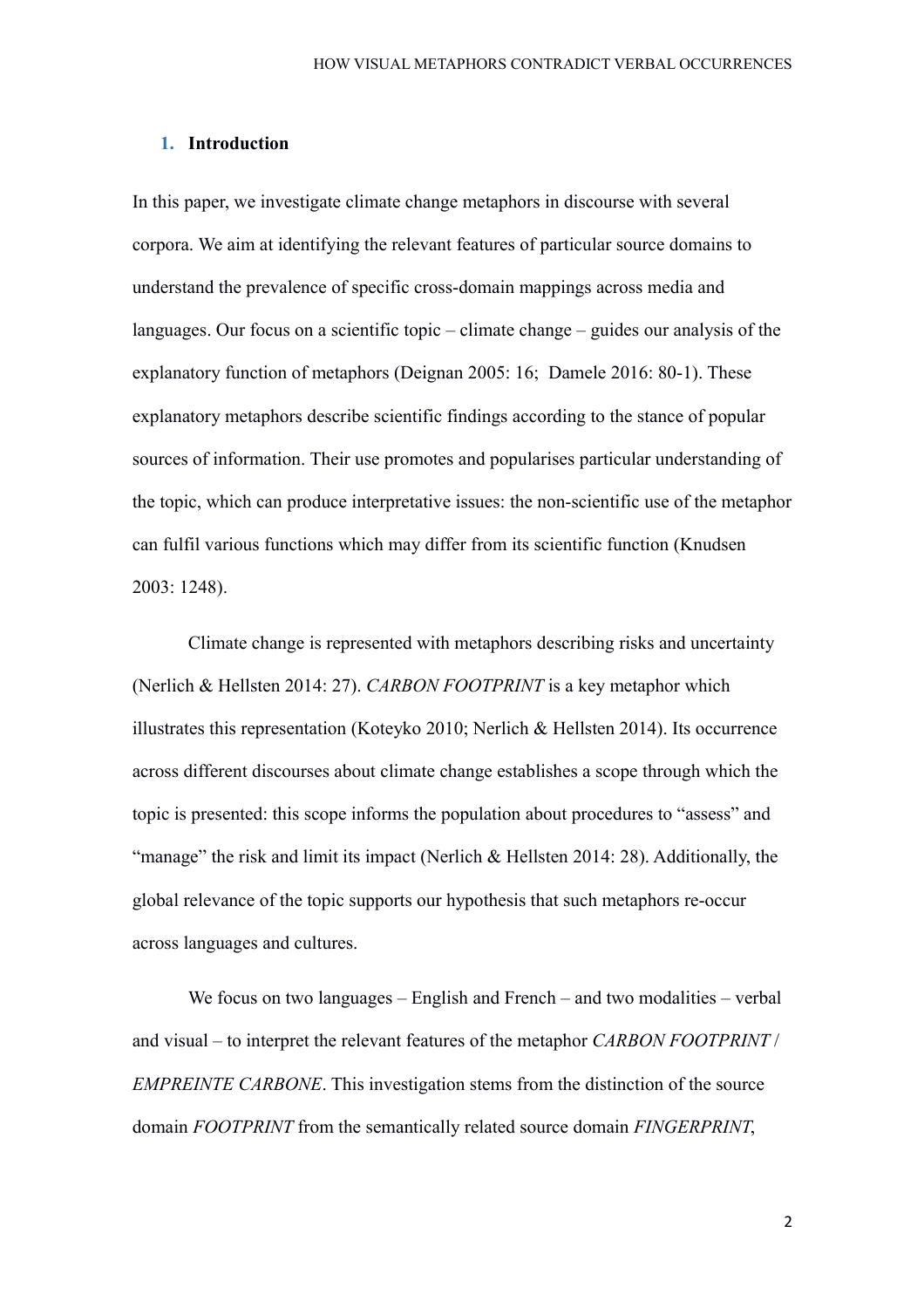which both occur in English environmental discourse. The structure of the French language prevents this distinction: *footprint* and *fingerprint* are not part of the French vocabulary. However, French environmental discourse shows that the use of the metaphor *EMPREINTE CARBONE* (*CARBON IMPRINT*) can be compared with the English use. This comparison is performed with verbal occurrences from French and English newspapers and short animated videos about climate change. We investigate the role of source domains and multimodality (Forceville 2016;2017) in the promotion of readers and viewers' understanding of the topic.

## 2. **The explanatory characteristics of a metaphor**

The particularities of scientific metaphors may lead to various expectations regarding the mappings they involve. Metaphors can ease recipients' understanding because of the "concrete" aspects of the source domain mapped with the "complex" aspects of the target domain (Deignan 2005: 16; Damele 2016: 80-1). In the case of scientific metaphors, the shared features, or the "ground" of the metaphor (Black 1962: 38-9; Goatly 2007: 11; Musolff 2016: 33), may not be as significant for "lay" people as it is for scientists (Schafer & Schlichting 2014: 3). In specialist discourse, metaphors are "ordinary scientific concepts" used to hypothesise and explain scientific claims. Comparatively, in non-specialist discourse, these metaphors are emphasised and explicated to promote explanation of scientific observations (Knudsen 2003: 1255; 1260). Deignan, Semino, and Paul (2019) compare the use of climate change metaphors in scientific papers, in educational texts, and in students' talks. Their results show that the meaning of such metaphors has been adapted to fit a particular context, interest, or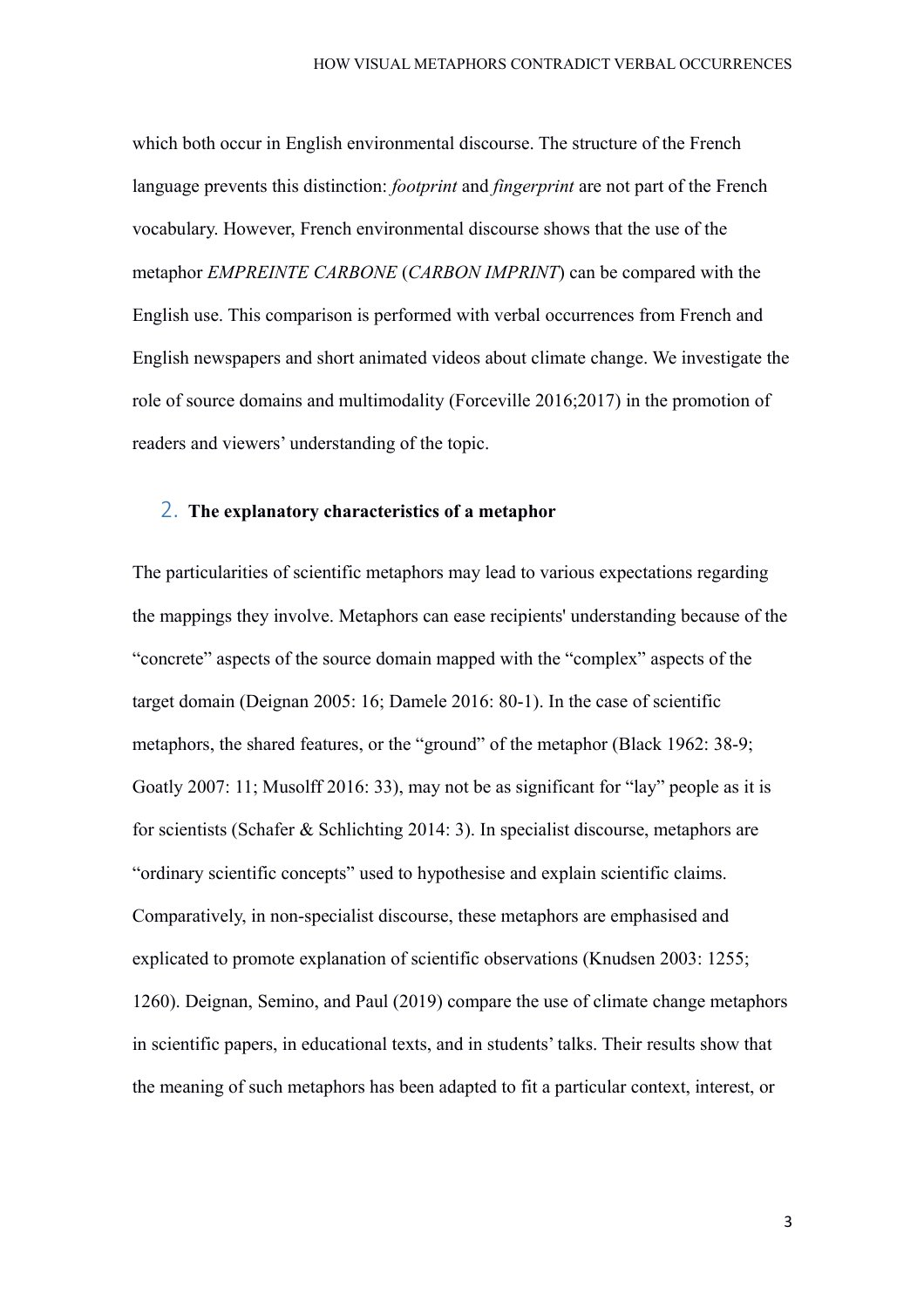experience. Hence, the understanding of the topic can influence the selection of features when metaphors are adapted in different discourses.

Here, we consider this adaptation from a cross-linguistic and a multimodal perspectives. Forceville (2016; 2017; see also Forceville & Urios-Aparasi 2009) has notably demonstrated that visual metaphors can serve a persuasive function as part of the companies' advertising strategy. Silaški & Durovic (2019) focus on metaphors in political cartoons about Brexit in the media. They demonstrate a visual emphasis on specific features of the source domain (e.g., a *CRASHING PLANE*) to promote particular political opinions. In climate change studies, Pérez-Sobrino (2013) notices visual occurrences of *greenwashing* in an advertisement relying on the colour green to induce a belief in the environmental benefits of the product. Doyle (2007) highlights Greenpeace's communicative strategies which rely on alarmist visual metaphors (e.g., *CLIMATE AS A TIMEBOMB*). Deignan (2017) adopts a different approach: she analyses scientific graphs and diagrams and establishes that associated verbal metaphors guide the readers to interpret these visual representations. Here, we first analyse verbal metaphors and we rely on visual metaphors to establish the relevant features involved in the mappings occurring in French and English environmental discourses.

We focus on a specific metaphor, *CARBON FOOTPRINT*, which illustrates the impact of carbon pollution on the environment and identifies appropriate actions (Nerlich & Hellsten 2014: 28). To analyse the features of the source domain, we take into account the metaphor user's communicative goals (Charteris-Black 2004: 133; Goatly 2007: 30). The selection of features can differ depending on the metaphor user's stance but our main focus is on the role played by the linguistic particularities of French and English.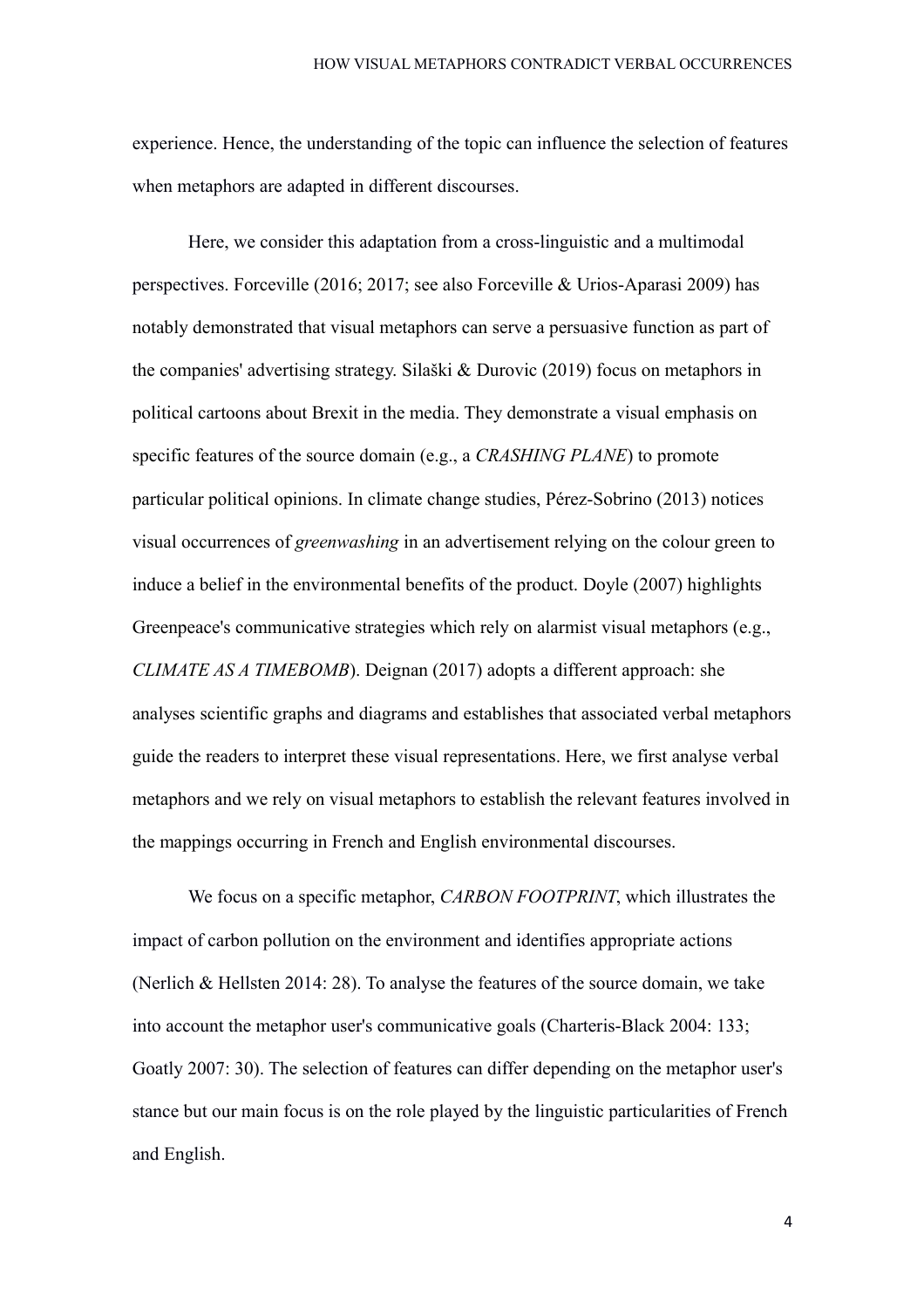We draw on existing studies which show that the selection of features promotes the congruity of particular source domain(s) in context (Becker 1997: 244; Gineste, Indurkhya & Scarf 2000: 119; Utsumi 2005: 162). The explanatory function of the metaphor *CARBON FOOTPRINT* can be altered in biased descriptions performed by journalists. The editorial stances of newspapers can influence the selection of features to favour different viewpoints on the topic. These viewpoints have to be taken into account because climate change is a topic from which arise different opinions (e.g., scepticism / activism). Critical Metaphor Analysis (Charteris-Black 2004) demonstrates that metaphors rely on a shared system of values and emotive force, favouring ideological use (2004: 12). In our research, we acknowledge the evaluative features of the source domains: verbal and visual metaphors may promote different opinions on the topic.

Existing research has shown that the metaphor *CARBON FOOTPRINT* can be ideologically adapted. The metaphor favours people's understanding of management policies to protect the environment (Koteyko 2010: 664; Koteyko, Thelwall, and Nerlich 2009: 30-9). Its adaptation in online communication demonstrates a reliance on additional source domains to emphasise the link between pollution and humans' daily activities (e.g., *carbon diet;* Koteyko, Thelwall, and Nerlich 2009:40). Additionally, the source domain *FOOTPRINT* has been extended to share a strong criticism addressed to polluters: the metaphor *CARBON BIGFOOT* (2009:43) echoes the metaphor *CARBON FOOTPRINT* but this adaptation focuses on the *OWNER OF THE FOOTPRINT* rather than on the *FOOTPRINT* itself.

From a different stance, researchers have demonstrated that the relevant features of particular metaphors vary across cultures. Notably, Kövecses (2005; 2010) compares the conceptual metaphors HAPPINESS IS FLOWERS IN THE HEART in Chinese to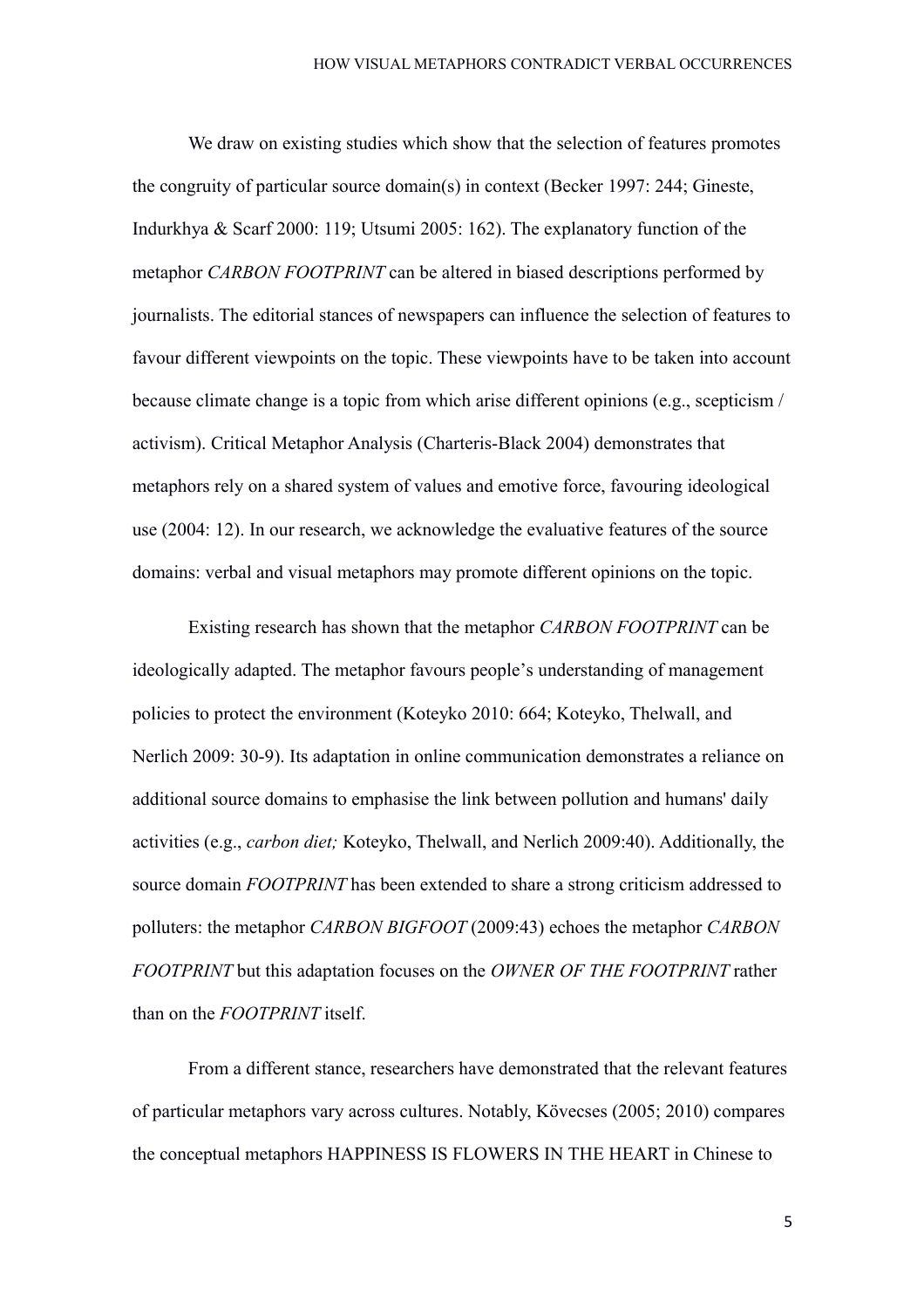BEING HAPPY IS BEING OFF THE GROUND in American English. The different mappings are explained in terms of "introverted/ extrovert" characters of the metaphor users (2005: 70-1). Kövecses highlights that, despite these different mappings, metaphorical production respects the similarity of the source and target domains (2010: 77-9). Such a similarity promotes the recurrence of particular metaphorical expressions across cultures. This cross-cultural aspect has been documented by Musolff (2016): he analyses the metaphorical expression *body politic* in a survey involving participants from various countries. His results show culture-specific interpretations: Chinese participants focused on the geographical features involved in the mapping (e.g., geographical shapes related to the anatomy) whereas European, Israeli, and American participants focused on *body politic* as a functional whole (2016: 123-4). In climate change discourse, such a distinction between cultures has also been discussed by (Author: 2019): the metaphorical expression *MOTHER EARTH/ NATURE* occurring in English (UK/US), French, and Spanish media demonstrates culture-specific features. These features convey different personalities to the *MOTHER* which vary depending on the language of production. Here, we demonstrate that the selection of features also depends on the modality: verbal and visual metaphors in English and French rely on different features, contradicting expectations arising from knowledge of the source domain.

### **3. Methodology**

Our research involves different corpora which can illustrate the relevant features of the metaphors *CARBON FOOTPRINT, FINGERPRINT,* and *EMPREINTE CARBONE* in English and French climate change discourses.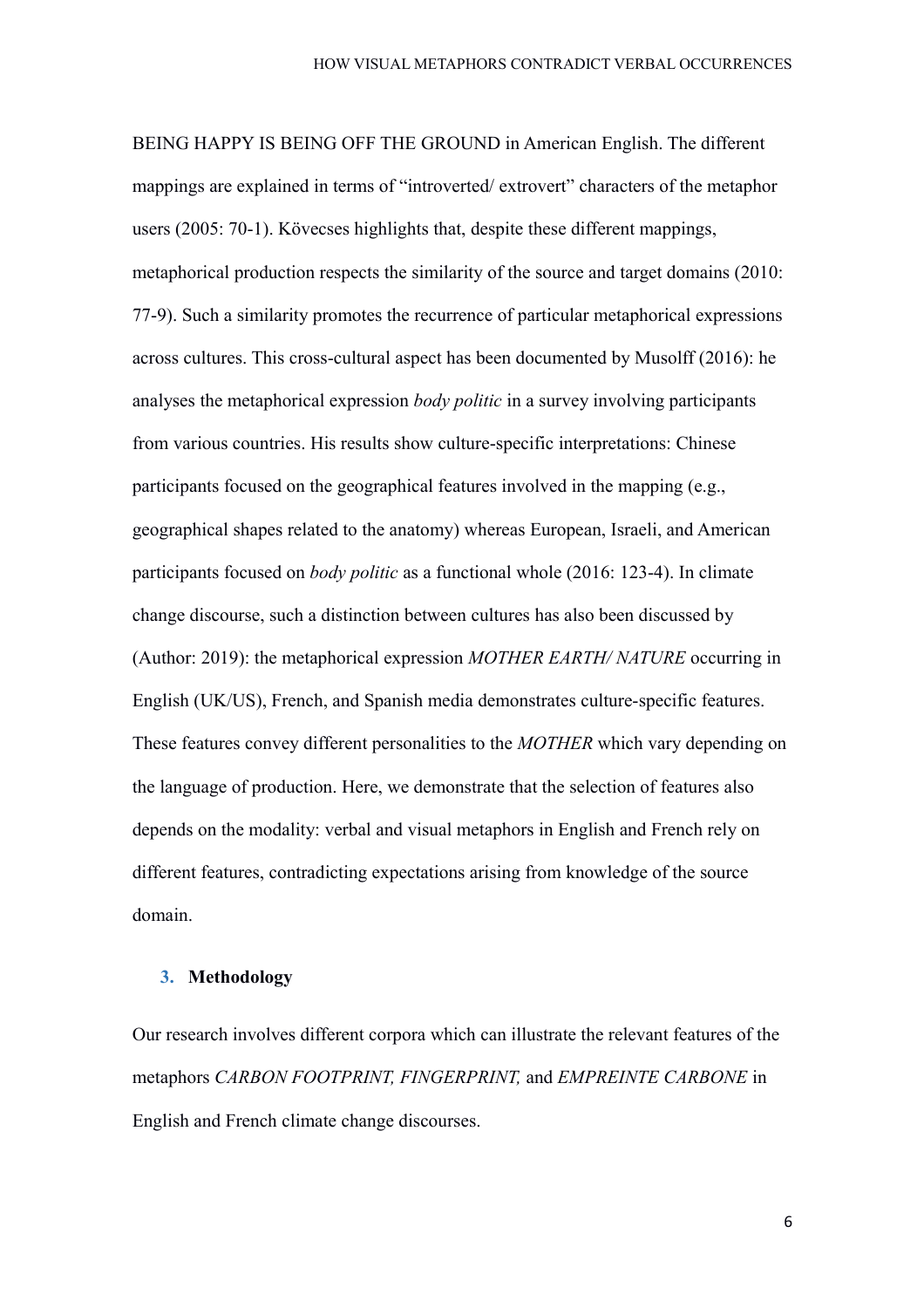Our research starts with the analysis of verbal occurrences. We use the "Nexis" database to observe metaphorical occurrences in newspaper articles. This database gives access to newspaper articles from various countries (e.g., "The Guardian", "Daily Mirror", "Le Monde", "Le Figaro") which have been released within a 40-year timespan. We delimit our research to newspaper articles published between January 1984 (when the expression *carbon footprint*/ *empreinte carbone* was first used in relation to climate change) and October 2019 (when our research has started). We use the search terms *carbon footprint* OR *fingerprint*, AND *climate change* OR *global warming* (and in French *empreinte carbone* AND *changement climatique* OR *réchauffement global*) which are included in the headlines and lead sections of our selected articles. We specify the selection with the "environment and natural resources" section of the database. However, we do not restrict our selection to particular newspapers because the editorial stances can influence the metaphorical meaning.

We include 1,342 articles from British newspapers (average number of words per article: 714.05) and 527 articles from French newspapers (average number of words per article: 752.1; see details of the corpora in notes).

We look for occurrences of *carbon footprint*, *fingerprint*, and *empreinte carbone* in the selected articles. Our initial observations allow us to perform a subsequent selection: we aim at observing the features of the source domain at play when the expression is used in newspapers. We thus exclude occurrences whose contextual uses do not characterise the *FOOTPRINT/ FINGERPRINT/ EMPREINTE*, e.g. articles where the metaphorical expressions are used as the sole expression in a headline or subheadline, when the metaphorical meaning is uncertain (e.g., not enough contextual information), or in extracts such as: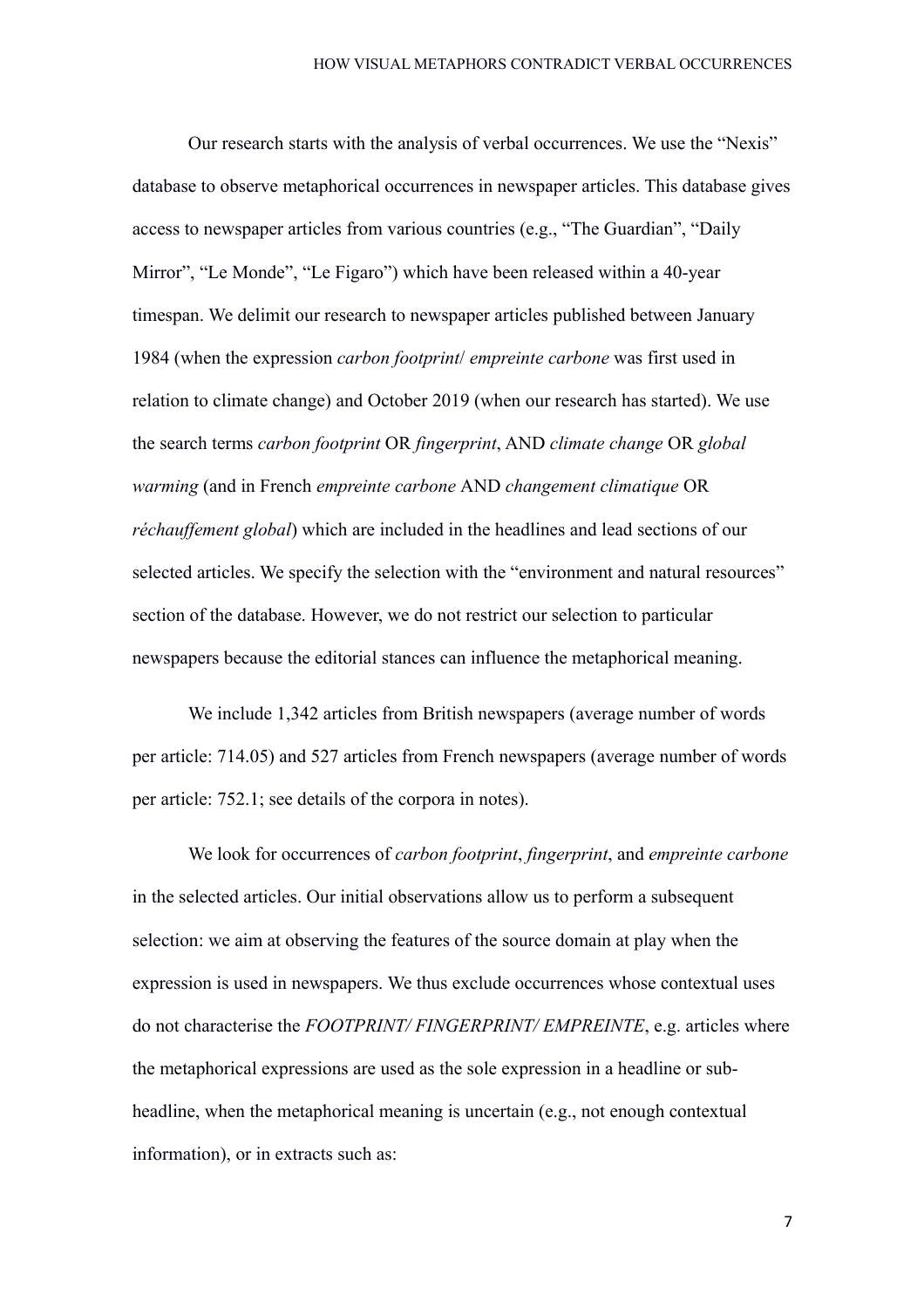(1) *Legrand est engagé depuis longtemps dans une démarche de préservation de l'environnement. (…) depuis 2011, Legrand publie chaque année son empreinte carbone.* "PR Newswire" "Lutte contre le réchauffement climatique" 1 décembre 2016.

Translation (Author): Legrand has long been dedicated to adopt a strategy to preserve the environment. (…) Legrand has published his carbon imprint every year since 2011.

In (1), the characteristic attributed to *carbon footprint* is related to its yearly publication. This characteristic cannot indicate the relevant features of the source domain. This extract has thus not been considered for our research.

This procedure limits the number of verbal occurrences discussed in this research to 385 occurrences of *carbon footprint*, 31 occurrences of *fingerprint*, and 470 occurrences of *empreinte carbone*. These occurrences show a wide variety of source features which help us to compare cross-linguistic and multimodal metaphors.

We rely on two electronic corpora, the "British National Corpus" and "French Opus 2" (from SketchEngine, Kilgarriff 2014) to investigate the different features of the source domains. We use the words *fooprint*, *fingerprint*, and *empreinte* as search terms, with the functions "WordSketch" which presents a list of the most frequent collocates of a search term across contexts, and the "Concordance tool" which presents contextual information including the search term. These functions can identify the features which are frequently attributed to the source concepts and establish a semantic link between the metaphor and its collocates in newspapers.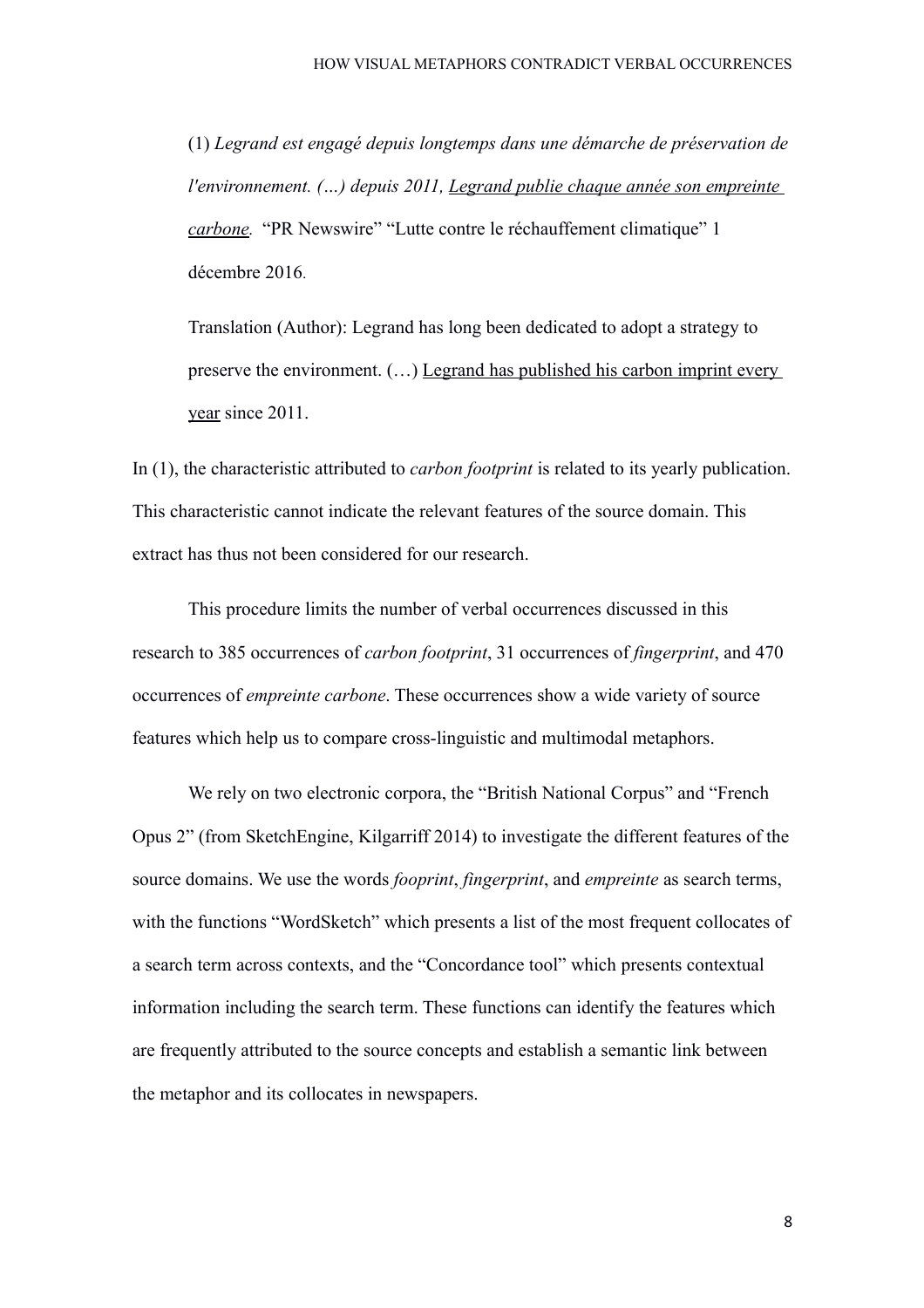We then analyse the visual representations of the metaphorical concepts: we investigate the link between verbal realisations of the metaphor, information from electronic corpora, and the features highlighted in visual realisations of the metaphor in short animated videos available on the website "Youtube". Our video corpus answers particular criteria: it is composed of short animated videos which last up to 15 minutes (average length: 4:37 minutes in English and 4:47 minutes in French). These videos may only partly rely on animations (e.g., a presenter describes animated pictures). The providers of the videos (information displayed by "Youtube") often correspond to existing news agencies such as *Le Monde* or *the BBC*, and a minority of the videos are unrelated to the news media (e.g., TedX animations, subscribers' videos). We select these videos with search terms – *climate change/ changement climatique* OR *global warming/ réchauffement global* AND *carbon footprint* OR *fingerprint* OR *empreinte carbone* – which are identified in the titles or descriptions of videos. Each video uses the source domain *FOOTPRINT, FINGERPRINT,* or *EMPREINTE* at least once during the presentation. Videos in which the metaphor verbally occurs but is not visually represented have not been selected, e.g. no visual item is used to represent the concept.

Our selection results in 11 videos on *carbon footprint*, 3 videos on *fingerprint*, and 22 videos on *empreinte carbone*.

We start our analysis with English and French uses of the metaphors in newspapers. We then focus on visual representations to compare occurrences.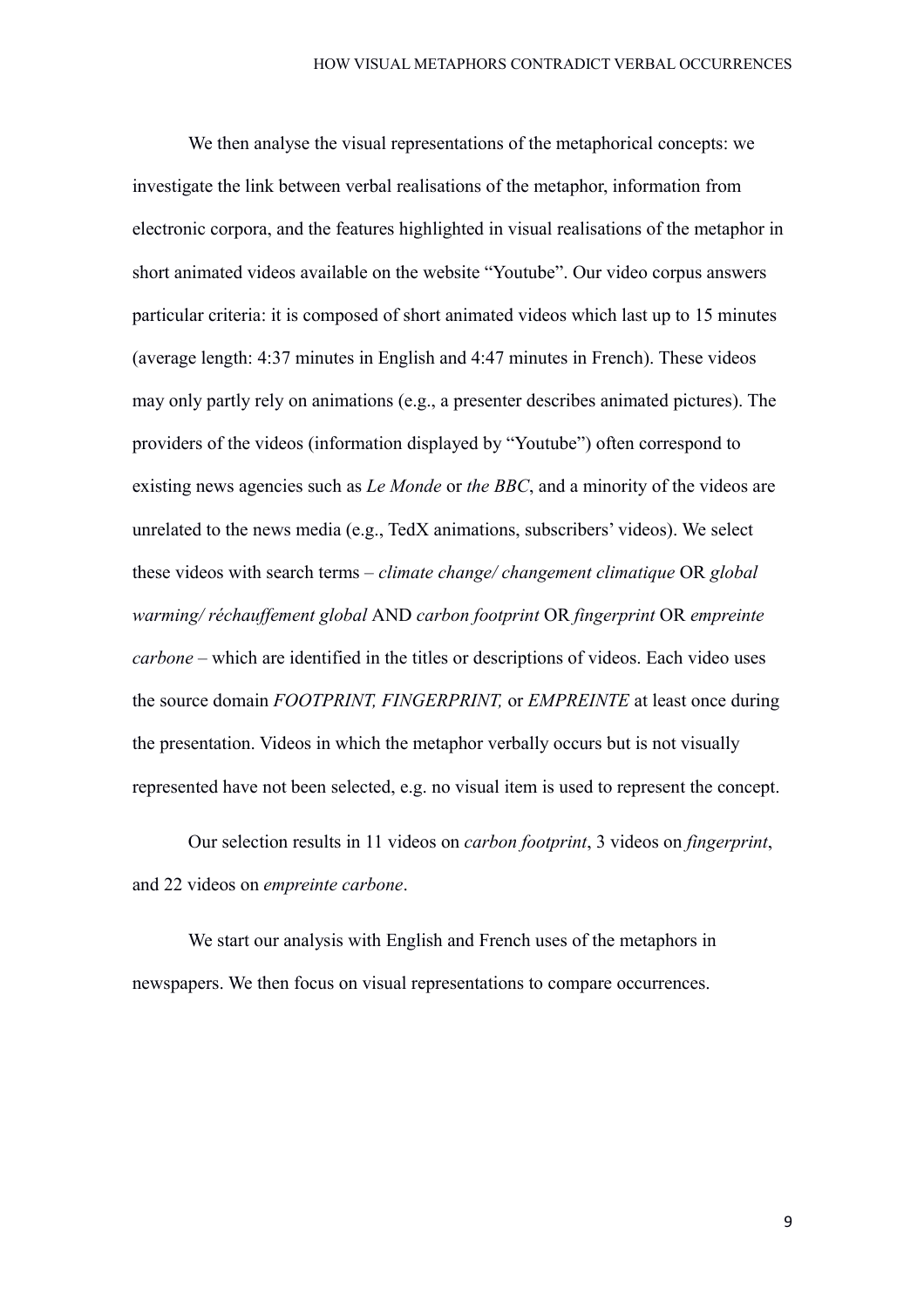### 4. **Verbal metaphors in English and French**

### **4.1.**The *CARBON FOOTPRINT* and *FINGERPRINT* metaphors in English

British newspaper articles about climate change have revealed occurrences of two semantically related source domains which illustrate the environmental impact of pollution. On the one hand, the *CARBON FOOTPRINT* metaphor is expectedly frequent in our corpus (385 occurrences). In the BNC, "WordSketch" results include *footprint* in contexts which describe an action or movement producing a mark on a place (with verbs like *yield, produce,* and *leave* as frequent collocates). The BNC results also emphasise the visibility of the concept with adjectives such as *clear, large*, and *evident*.

#### TABLE 1 ABOUT HERE

The use of *CARBON FOOTPRINT* in British newspapers allows journalists to attribute a visible and measurable feature to the effects of humans' activities. Our English corpus shows that collocations can highlight the relevant features of the source domain:

**(2)** *Canada and Australia - who also have heavy carbon footprints and a history of sceptical climate policies - are next furthest advanced in CCS (carbon capture and storage).* "The Guardian" Damian Carrington "Whatever happened to carbon capture in the fight against climate change?" May 9, 2012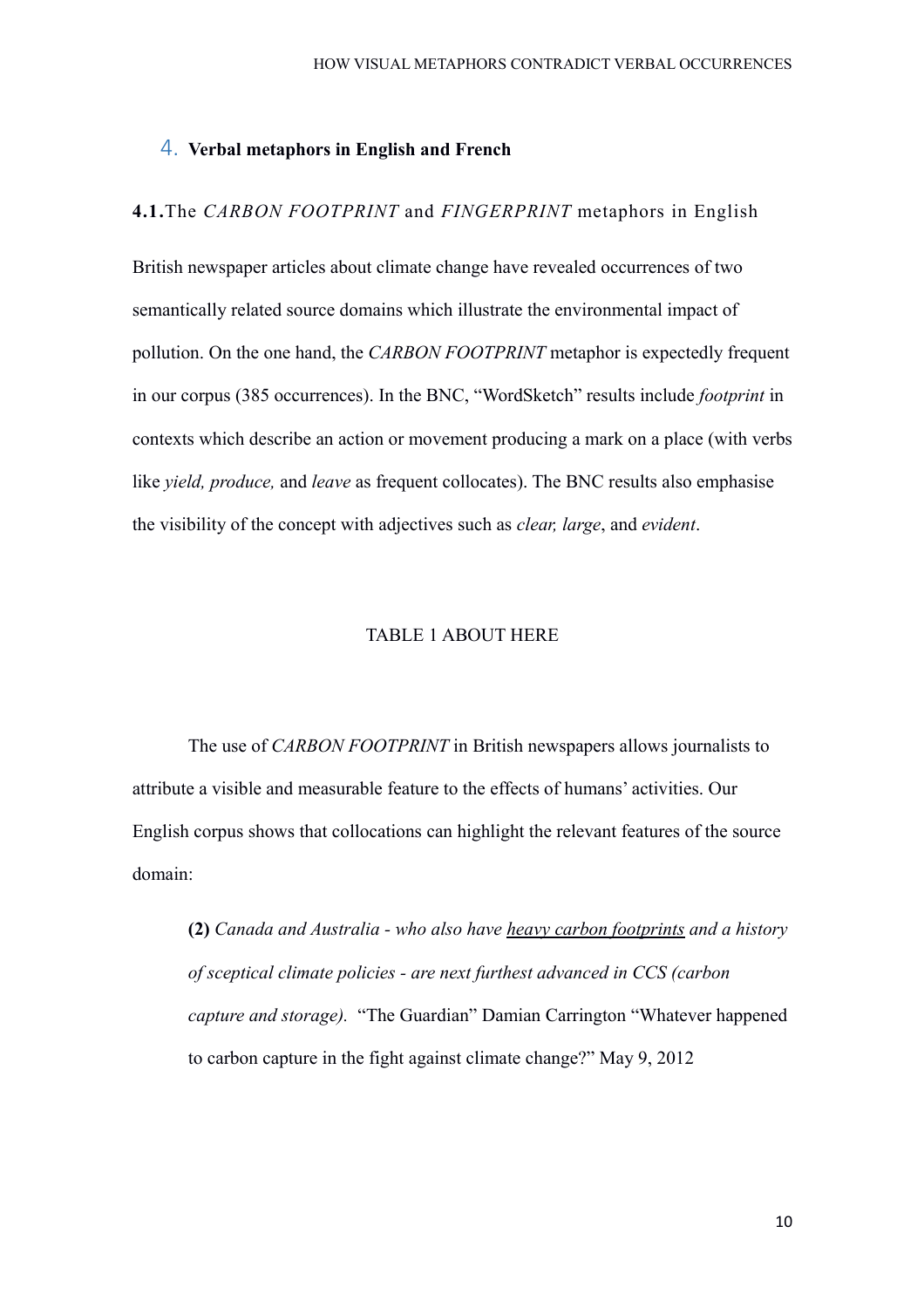In (2), the journalist attributes a *WEIGHT* feature (*heavy*) to the source concept: he opposes the adoption of the CCS system by Canada and Australia to their respective *HEAVY* pollution and sceptical policies. The features of the source domain are adapted to emphasise the effect of pollution. The journalist implicitly refers to the *BODY* which left the *FOOTPRINT*. This interpretation recalls Koteyko's observation (2010) of the conceptual link between the metaphor *CARBON FOOTPRINT* and metaphorical concepts characterising unhealthy lifestyle, i.e. *CARBON POLLUTION AS AN UNHEALTHY DIET* (2010: 665).

Other occurrences of the metaphor in our corpus highlight related *SIZE* and *SHAPE* features of the source domain such as *large, small, deep, cut, reduce* (*SIZE/SHAPE OF FOOTPRINTS*: 350 occurrences)*.*

Some occurrences characterise the movement at the origin of the *FOOTPRINT*:

(3) *The chief executive of the world's biggest retailer yesterday stepped up the pace in the race to be green with a series of initiatives to cut its own giant carbon footprint - and those of its suppliers, customers and staff.* "The Guardian" Julia Finch "Financial: Climate change" February 2, 2007

Extract (3) shows that the *SIZE OF THE FOOTPRINT ("gigantic"; "cut")* can be described with instances of the JOURNEY metaphor ("*stepped up the pace in the race*") which can refer to the movement producing a *FOOTPRINT*. The journalist emphasises that the chief executive's position in the *RACE* depends on his capacity to *CUT THE COMPANY'S FOOTPRINT*. Although the association of the movement and the *FOOTPRINT* remains indirect in (3), we notice a recurrent association of *JOURNEY*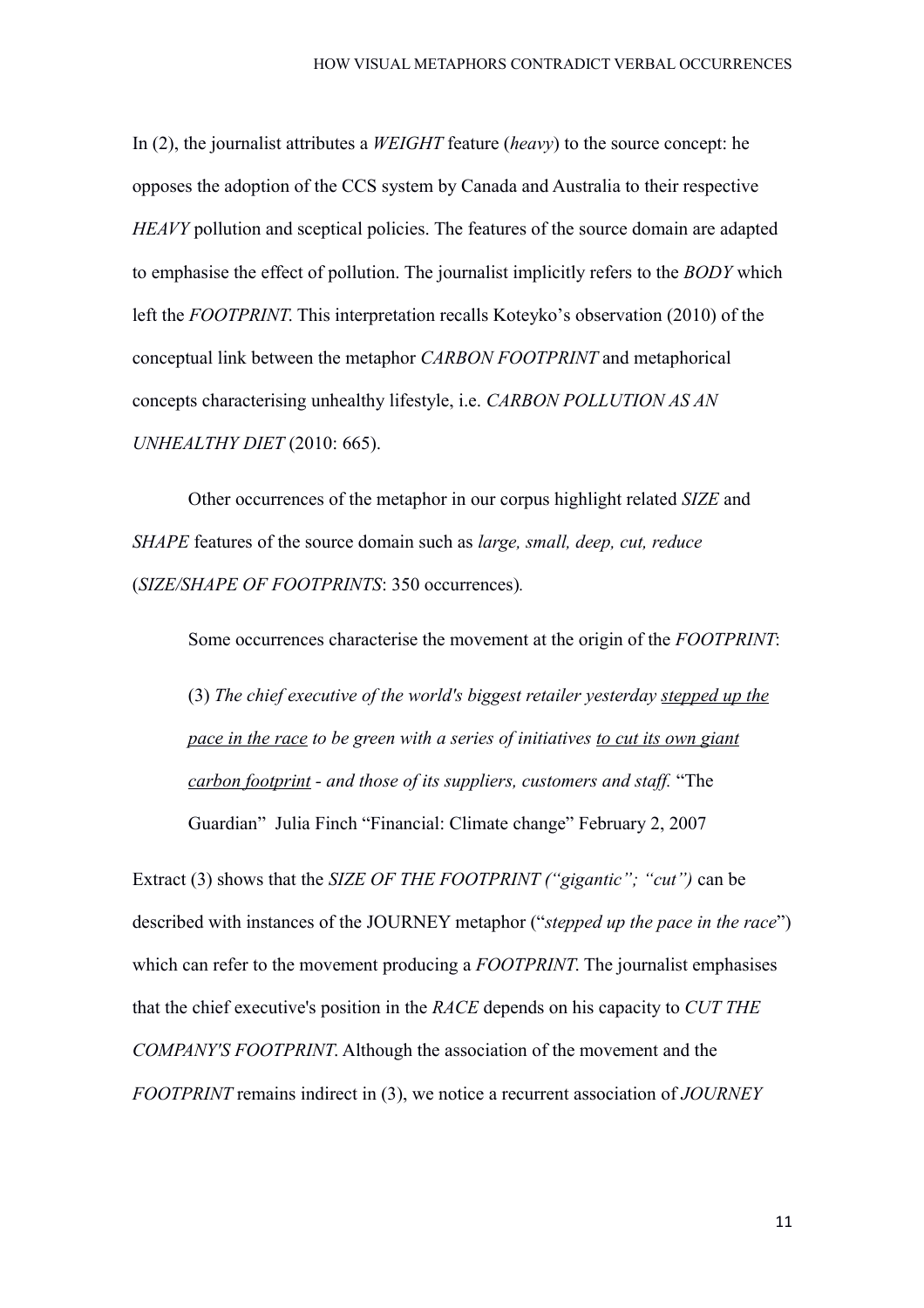metaphors and *CARBON FOOTPRINT* in our corpus (JOURNEY and *FOOTPRINT*: 19 occurrences).

The *FOOTPRINT* can also be attributed dangerous features (16 occurrences), with collocates such as *damaging, killing,* and *threatening*.

On the other hand, the use of the metaphor *FINGERPRINT* is more limited in our corpus (31 occurrences). This metaphor is more frequent in scientific communication and occurrences in newspapers mainly refer to scientific findings. The BNC results for the word *fingerprint* highlight particular contextual characteristics: *fingerprint* seems to be linked to various fields of expertise. We identify frequent collocates such as *molecular, DNA, genetic, brain-resonance* which include *fingerprint* in a medical frame. Additionally, the collocates *blood* and *detective* include the *fingerprint* within crime descriptions.

#### TABLE 2 ABOUT HERE

While some of the collocates in this table seem semantically related to both *footprint* and *fingerprint* (e.g., *shoe*), concordances in the BNC accentuate crime-related characteristics:

(4) Anderson replied: 'I did not <u>murder</u> my wife.  $\langle$ s> $\langle$ s> I gave you clothing, my shoes, fingerprints, blood, anything else you asked for.'  $\langle$ s $\rangle$  <s $>$  The detective chief-inspector said he believed he could connect the accused to the charges. (BNC token: 12496264).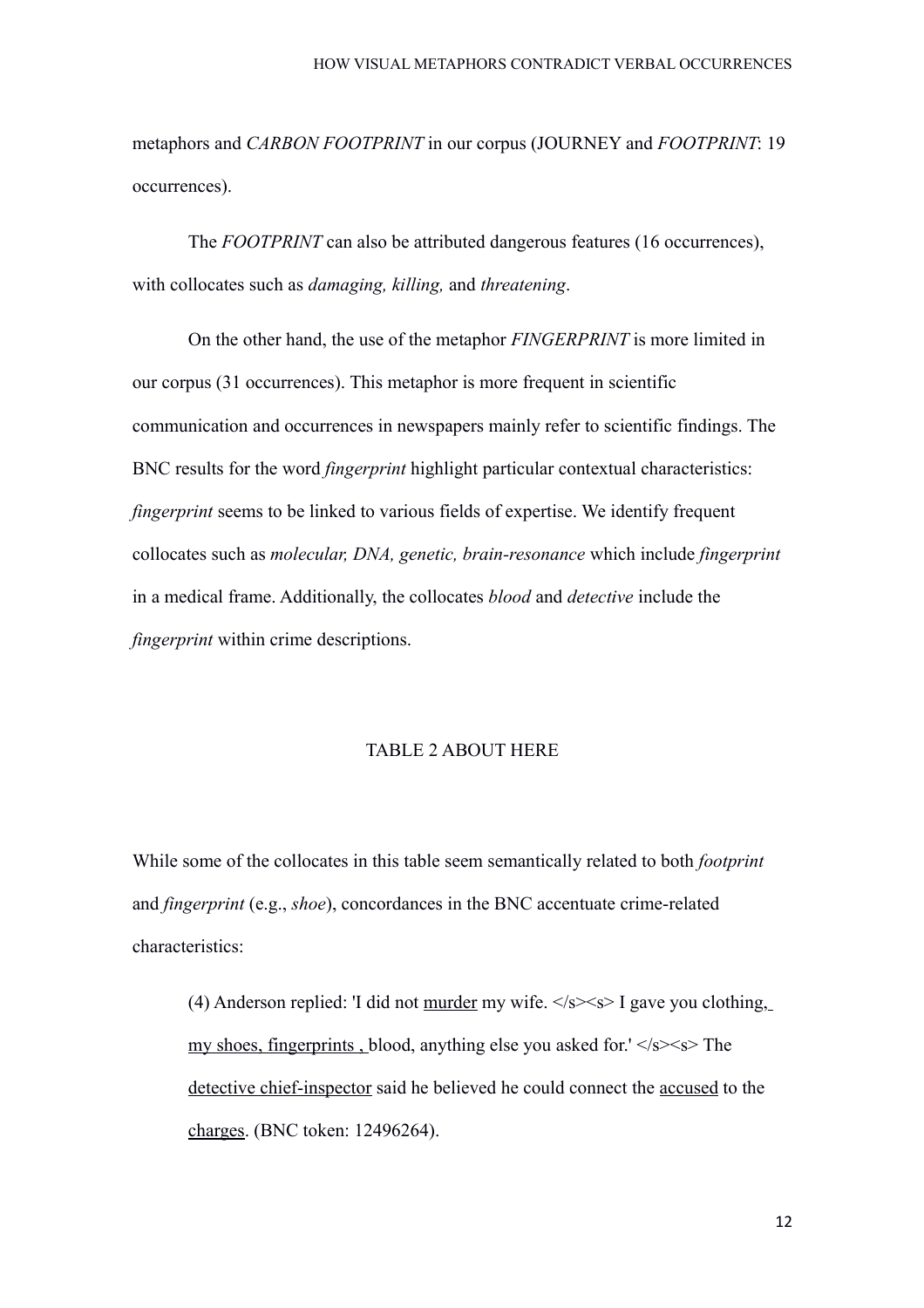The concordance of *footprint* and *fingerprint* (2 examples) also occurs in crime descriptions with words like *victim, police* and *weapon*. The contextual link between *fingerprint* and crime or medicine descriptions reveals that this imprint is mostly observed and used by experts.

In British newspapers articles about climate change, the *FINGERPRINT* metaphor explicitly refers to the semantic field of crime (27 crime-related occurrences and 4 occurrences emphasising human origins, see extract 6):

(5) *The unmistakeable fingerprint of extreme weather event [sic] at the crime scene of global warming seems intuitively obvious: consider that Houston is reckoned to have been hit by three "500-year floods" in three years.* "The Guardian": "See you in court" September 10, 2017

In (5), the journalist identifies *extreme weather event* as the *OWNER OF THE FINGERPRINT.* This *CRIME* storyline links meteorological events and climate change which is, here, identified as a *CRIME SCENE*. This extract shows that *FINGERPRINT,* in climate change discourse, enables to identify a *CRIMINAL,* i.e. the cause of events. Other extracts depict these events as a *CRIME* committed by polluters or nature, depending on the stance of the article.

Compared to *FOOTPRINT*, the *FINGERPRINT* does not bear the same visible features. This particular *IMPRINT* requires specific material and knowledge to be observed which explains its relation with *CRIME* (and medicine in the BNC) and its predominance in scientific discourse. Extract (5) indirectly involves the role of scientists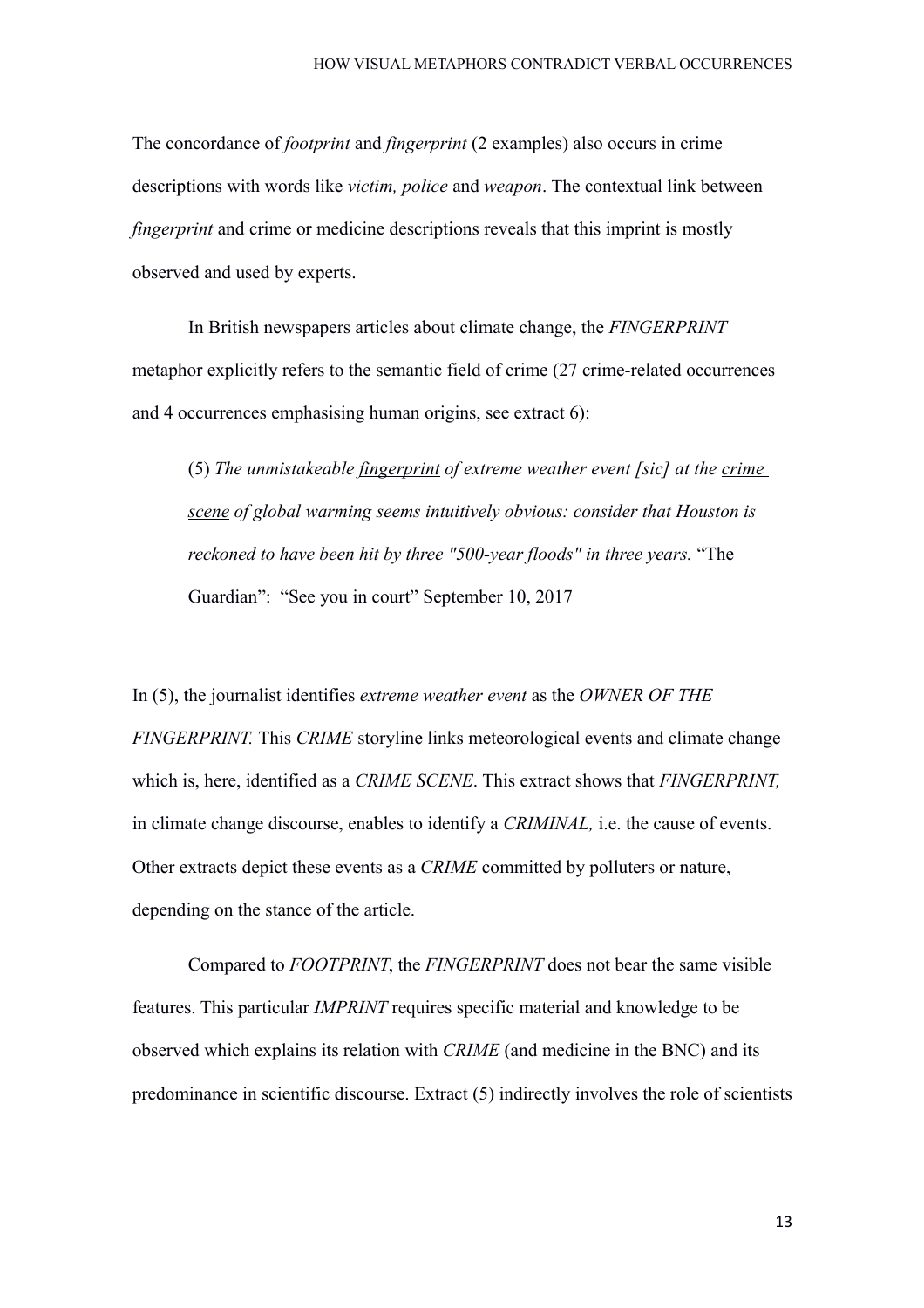who have the appropriate knowledge to establish whether a weather event is associated with climate change or not.

While occurrences of *FOOTPRINT* in our corpus attribute various characteristics to the concept – different weights (light, heavy), different heights (deep, small, big), different origins (global, national, individual) and different movements (steps, directions) – the interpretation of *FINGERPRINT* in newspapers seems limited to scientific observation of *incriminating* clues, which can produce an emphasis on the human origin of the *FINGERPRINT*.

(6) *The science claims that once you adjust for what we know about natural variation, the human fingerprint becomes clearer, leading to the IPCC [1](#page-13-0) concluding that it is 90% probable that we are responsible for 50%+ of recent warming.* "The Telegraph" James Delingpole "Some common sense on global warming" July 14, 2010

 On the one hand, *CARBON FOOTPRINT* is mainly used by journalists to produce a more concrete picture of the effect of pollution. They refer to the *visible* feature of the source and emphasise this feature to fulfil different arguments (mocking environmentalists).

(7) *My carbon footprint will be not a giant clown's shoe but a dainty Cinderella slipper. Honestly.* "The Daily Telegraph" Sarah Lonsdale "The green gospel according to Dave" March 25, 2006

<span id="page-13-0"></span>On the other hand, the *FINGERPRINT* metaphor links events to climate change: journalists use the *less visible* feature of the source domain to discuss scientific findings.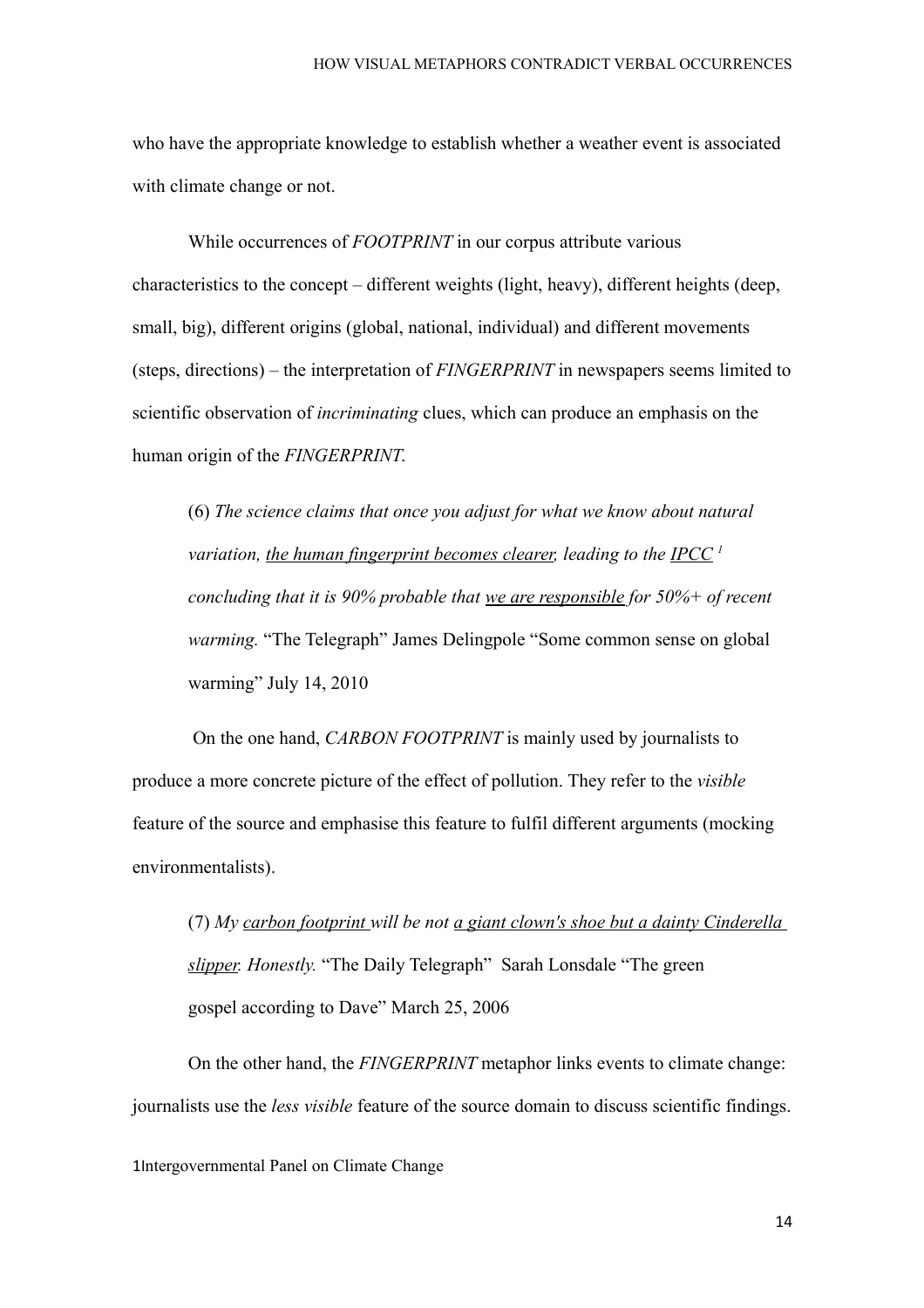These features require particular knowledge to be identified: an event may or may not be related to climate change. *FINGERPRINT* is closely related to climate science. The emotive features of *CRIME* depictions favour argumentative views on the topic.

*FINGERPRINT* is used by British journalists to discuss less obvious information (communicated by scientists) while *CARBON FOOTPRINT* refers to more obvious information (i.e., information acknowledged by different communities).

### **4.2.** EMPREINTE CARBONE: a footprint or a fingerprint?

While English language specifies the origin of the *IMPRINT* (with compounds that respect a similar formation: *PART OF THE BODY* + "print"), the structure of French language prevents this specification. French language users need an adjective (e.g., *empreinte digitale; fingerprint*) or a prepositional group (e.g., *empreinte de pas; footprint*) to identify the origin of the *IMPRINT*. Additionally, *carbon footprint* in English is a nominal compound while in French, *carbon* (*carbone*) is an adjective qualifying the noun *imprint* (*empreinte*). The use of *carbon* as an adjective also prevents the specification of the *BODY PART:* the combination of the adjective *carbone –* which is related to the target domain – with an adjective like *digitale* (*finger*-) – which is related to the source domain – would result in a zeugma which cannot be interpreted by French readers/ listeners.

Since the structure of French language prevents well-delineated characterisation of *CARBON IMPRINT* allowing us to identify it as a *FOOTPRINT* or as a *FINGERPRINT*, we analyse the word *empreinte (imprint)* in the French dictionary *Larousse* (online version). Definitions do not specify the origin that can be attributed to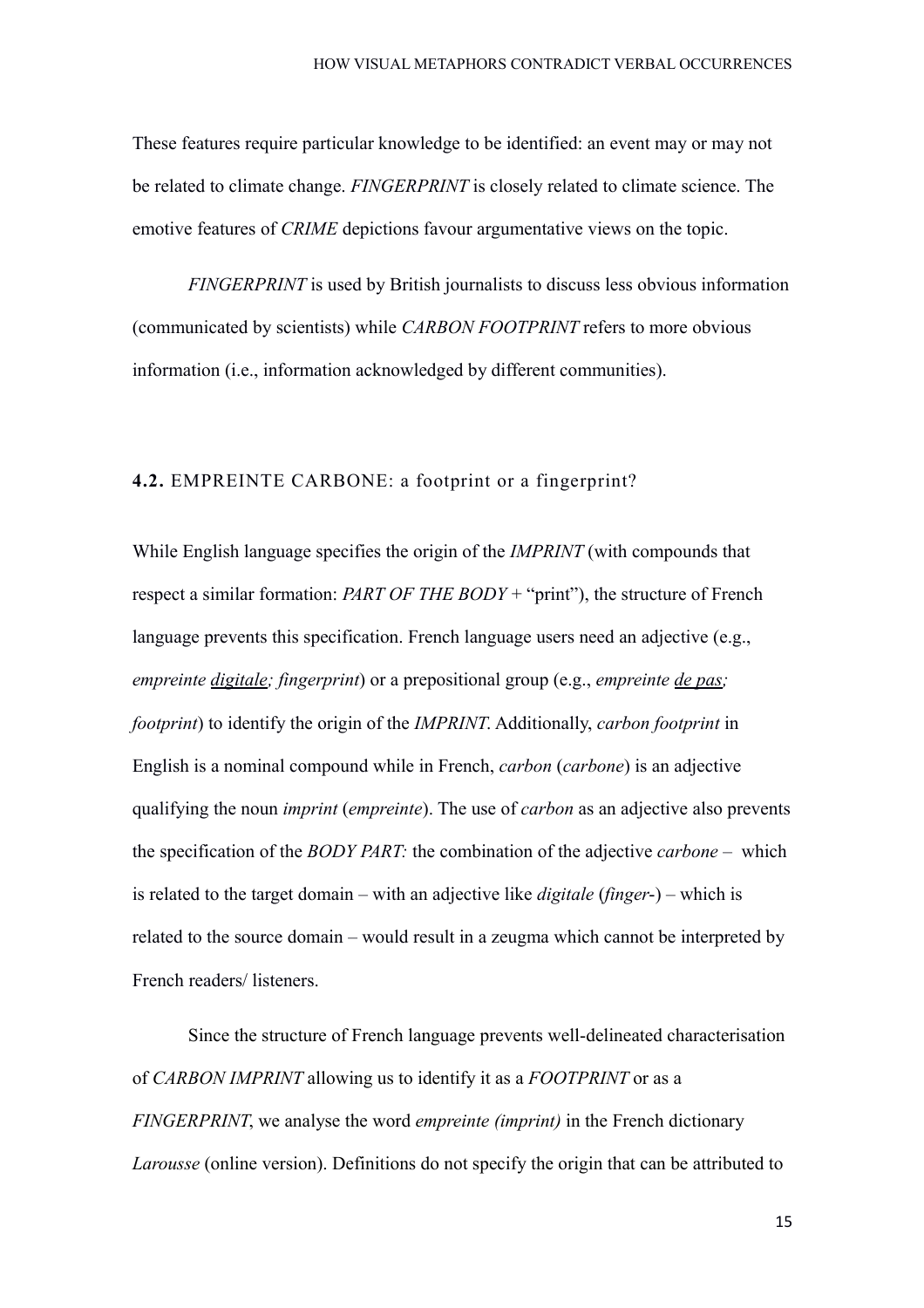the *imprint:* "a hollow or embossed print applied through a pressure on a surface". However, while the French translation of *footprint* (*empreinte de pas*) is only mentioned as an exemplary instance of *imprint*, the translation of *fingerprint* (*empreinte digitale*) has been attributed its own definition. Hence, *fingerprint* may be more commonly described in French compared to *footprint*.

To test this claim, we use an electronic corpus, "French Opus2", accessed from SketchEngine (Killgariff 2014). "WordSketch" can demonstrate whether the French search term is more frequently used to define a *footprint* or a *fingerprint*. The results reveal that the most frequent collocates of *empreinte* characterise the concept as a *fingerprint*. Indeed, *digital* (*finger*-) is the most frequent adjective qualifying the search term (1,264 occurrences, frequency: 12.80 per million). The examples available for the phrase *empreinte de pas* (*footprint*) are limited to 158 occurrences (frequency: 0.17 per million).

We identify other collocates which include *empreinte* within crime-related or medicine-related contexts. These descriptions can be compared to BNC descriptions of *fingerprint*. These French collocates are *sanglant* (bloody), *ADN* (DNA), *radiographie* (radiography), and *échantillon* (sample). We can claim that the most common understanding of *empreinte* in French refers to a *fingerprint*, following these contextual similarities.

### TABLE 3 ABOUT HERE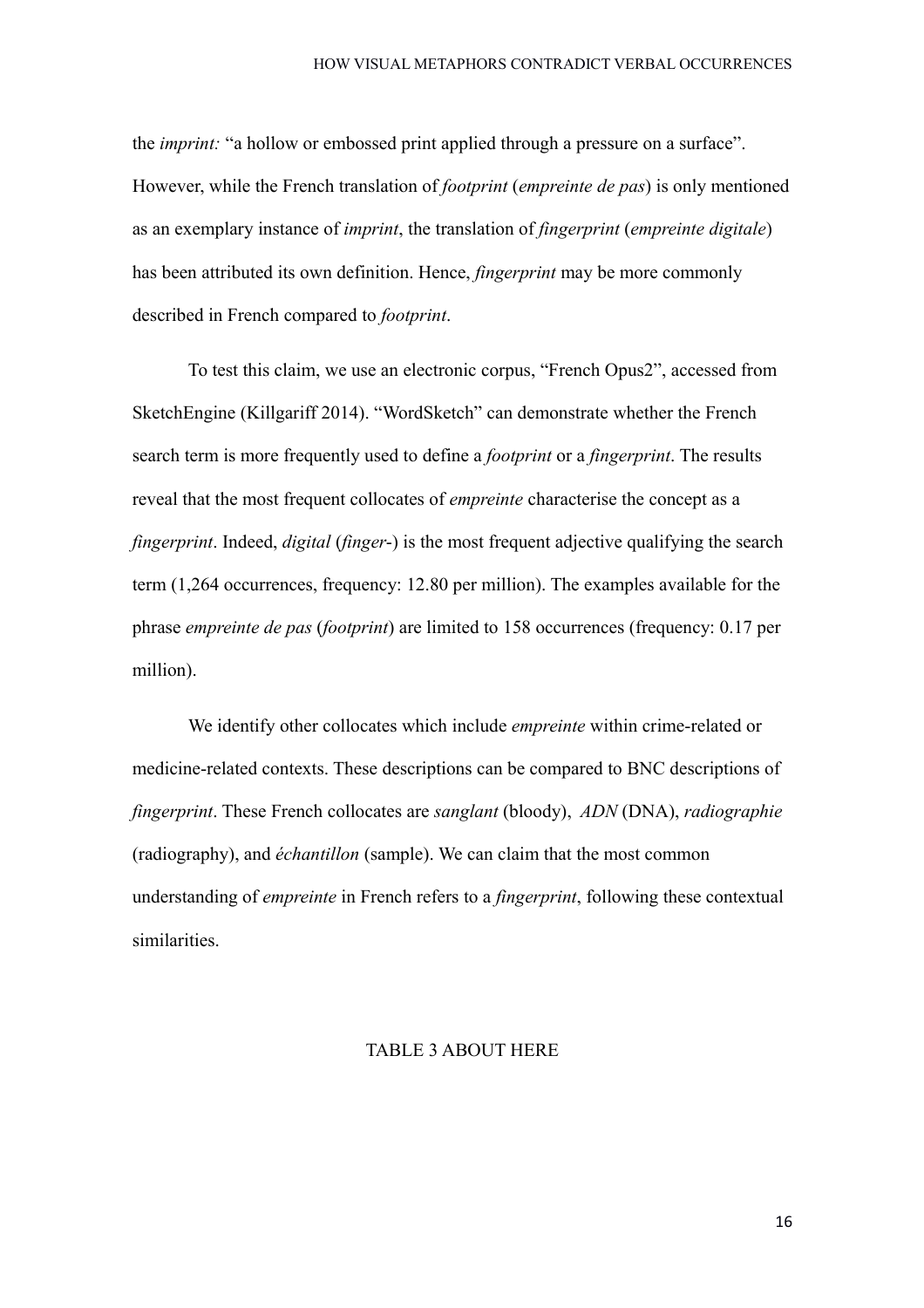Some collocates can either refer to a *footprint* or a *fingerprint* (or other *body-imprints* such as *retinal*). We investigate the contextual information provided by "Opus2": the collocations *empreinte* and *venir* (come), *aller* (go), or *donner* (give) refer to the identification of participants (*l'empreinte vient de nous donner son nom*; the imprint just gave us his/her name, token 3194088625) or to a crime scene (*je pense à un meurtre*; I think this is a murder, token 310376200). The collocation *empreinte* and *partielle* (partial) refers to different body imprints (*empreinte partielle d'un pouce*; the partial imprint of a thumb; *empreinte partielle de chaussure*; partial imprint of a shoe). However, these examples mostly describe crime scenes with words such as *arme* (weapon) and *meurtre* (murder). "Opus2" shows that *empreinte* is frequently associated with scientific, medical, and criminal contexts.

We now investigate the metaphorical expression *empreinte carbone* in French newspaper articles about climate change. Among 470 occurrences, collocates do not often allow the identification of *empreinte* as a specific *BODY-PRINT*.

(8)*"L'intelligence artificielle est l'un des seuls moyens pour transformer les industries et leur permettre de réduire leur empreinte carbone conformément aux objectifs mondiaux de lutte contre le réchauffement climatique"* Agence France Presse "L'intelligence artificielle, moyen de lutte contre le réchauffement" 25 mai 2018

Translation (Author): Artificial intelligence is one of the only ways to transform industries and to let them reduce their carbon imprint in accordance with global objectives to fight global warming.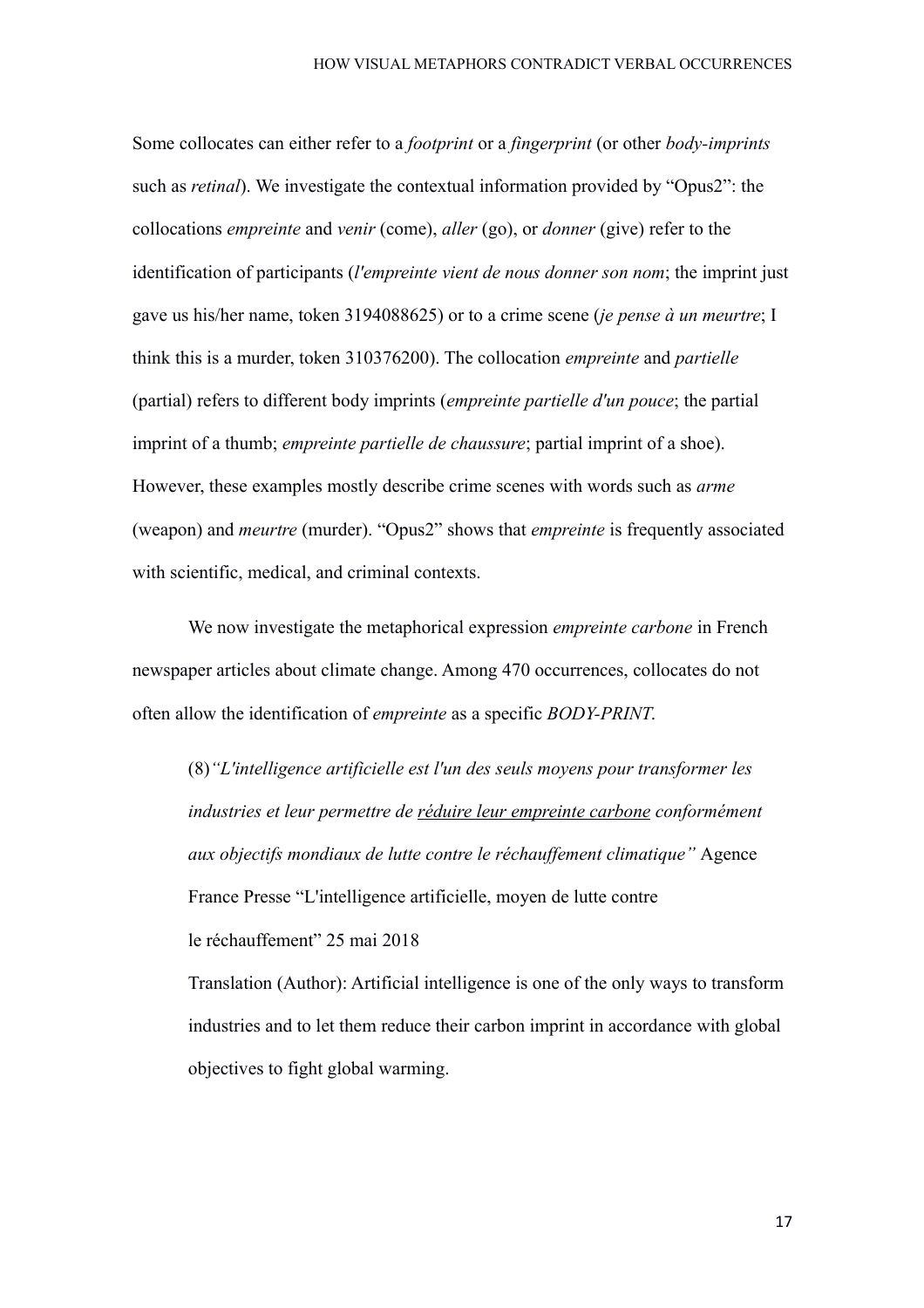In (7), we cannot infer that *empreinte* defines a *FOOTPRINT* or a *FINGERPRINT:* none of the collocates are semantically related to the *BODY*. A frequent collocate in our corpus is *réduire* (reduce), which occurs 258 times. We also identify semantically related collocates such as *minimiser* (minimise), *limiter* (limit), *diminuer* (diminish). Other *SIZE/SHAPE* collocates include *étendue* (extensive), *agrandir* (extend), and *élargir* (widen), *lourd* (heavy), *léger* (light). These collocates cannot specify the meaning of *empreinte* (*SIZE/SHAPE OF IMPRINTS*: 464 occurrences).

Some journalists rely on specific features of the source domain, as in "*les empreintes de pas laissées par les pollueurs"* (*footprints left by polluters;* "L'Orient Le Jour": "L'empreinte écologique" November 30, 2012). This specification has only been observed in one article which explains the vocabulary associated with the topic (it also refers to the English expression *carbon footprint*). Different collocates may also specify the origin of the *IMPRINT* in sentences like:

(9) *Même un simple achat laisse une empreinte carbone invisible.* "News Aktuell" "Une carte de credit respectueuse du climat", May 27, 2013 Translation (Author): even a simple purchase can leave an invisible carbon imprint,

We can speculate that the journalist describes a *FINGERPRINT* characterised by its *invisible* feature whereas a *FOOTPRINT* is easier to observe (*INVISIBLE IMPRINT*: 5 occurrences).

While the frequent *SIZE/SHAPE* collocates of *empreinte carbone* recalls the collocations the English metaphor *carbon footprint*, none of the French occurrences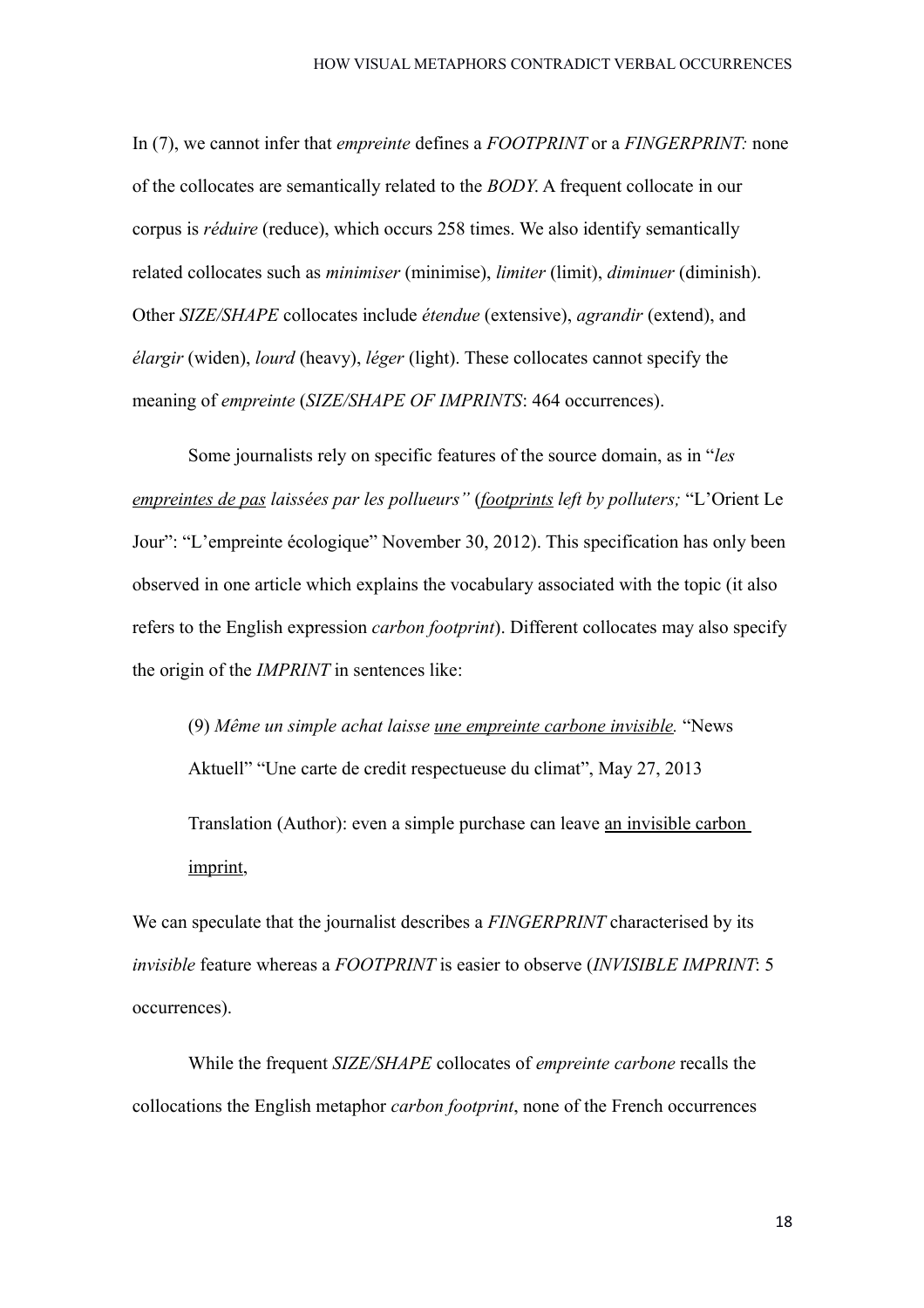from newspapers can be undoubtedly interpreted as *footprint* or *fingerprint*. However, verbal occurrences have permitted relevant observations:

- the BNC and British newspaper corpus showed that *FOOTPRINT* is mainly characterised according to its size/shape.

-the BNC and British newspaper corpus showed that *fingerprint* is associated with different areas of expertise: scientific, medical, or criminal.

-OPUS2 and "Le Larousse" showed that *empreinte* is mostly interpreted as a *fingerprint* across contexts.

-the French newspaper corpus showed that *EMPREINTE* is mainly characterised with size/shape features.

While *FOOTPRINT* and *EMPREINTE* are both characterised by their size/shape in newspapers, such a characterisation does not occur in the journalistic use of *fingerprint* which is mostly associated with CRIME metaphors.

Our question regarding the meaning of *empreinte carbone* remains unanswered. We now test the contextual similarities of *footprint* and *empreinte* observed in French and English newspapers. Visual representations of each metaphorical concept can reveal additional features.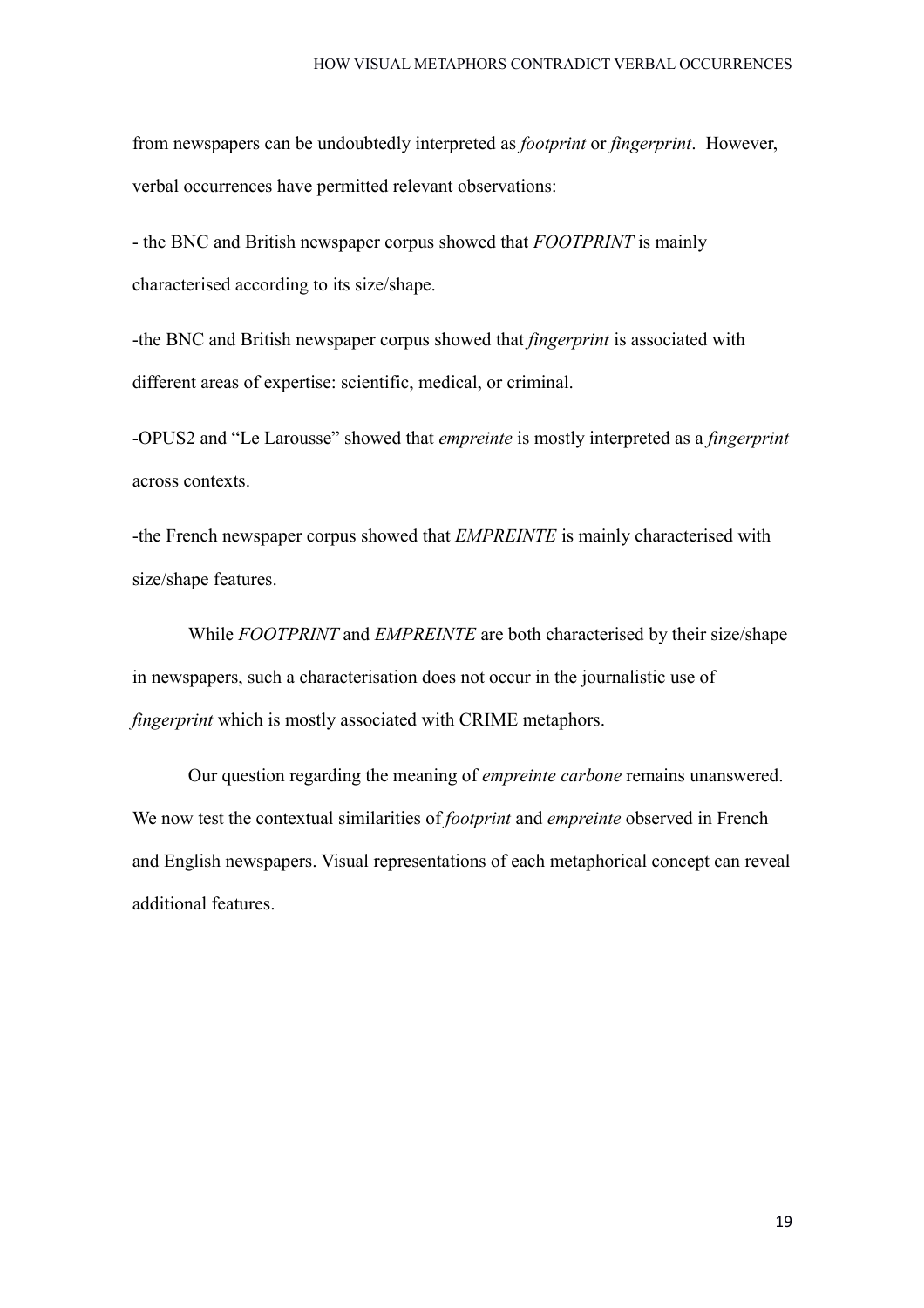# 5. *FOOTPRINT***,** *FINGERPRINT***, and** *EMPREINTE* **in short animated videos about climate change**

**5.1.** How English visual metaphors reflect source-specific selection of features

Our investigation of visual representations of *CARBON FOOTPRINT* and *FNGERPRINT* metaphors starts with the analysis of "Youtube" short animated videos. English visual representations demonstrate how metaphors can be represented when their verbal occurrences already specify the meaning of the source domain *(PART OF THE BODY* + "print").

Among the 11 videos representing the concept *CARBON FOOTPRINT*, we can establish that the specificity of the source domain prevents any creative elaboration of the visual metaphor: these 11 videos present images of human footprint(s) which either involve a metaphorical movement around the Earth or on the Earth (a small-scale planet with footprint(s) applied on it). However, visuals emphasise the features of the climate change metaphor: while verbal occurrences imply that the *FOOTPRINT* has human origins (e.g., "the company's footprint" which refers to human activities performed for this company), all visuals in our video corpus present a *HUMAN FOOTPRINT*. Visuals highlight the human origin as a feature shared by source and target domains.

The visual representations of *FINGERPRINT* reveal more diverse features. Among the 3 collected videos, only one explicitly represents a fingerprint. Comparatively, in the two other videos, the representations are more general. Occurrences emphasise the role played by humans in the evolution of climate change. *FINGERPRINT* is used verbally to refer to an imprint of an exemplary human body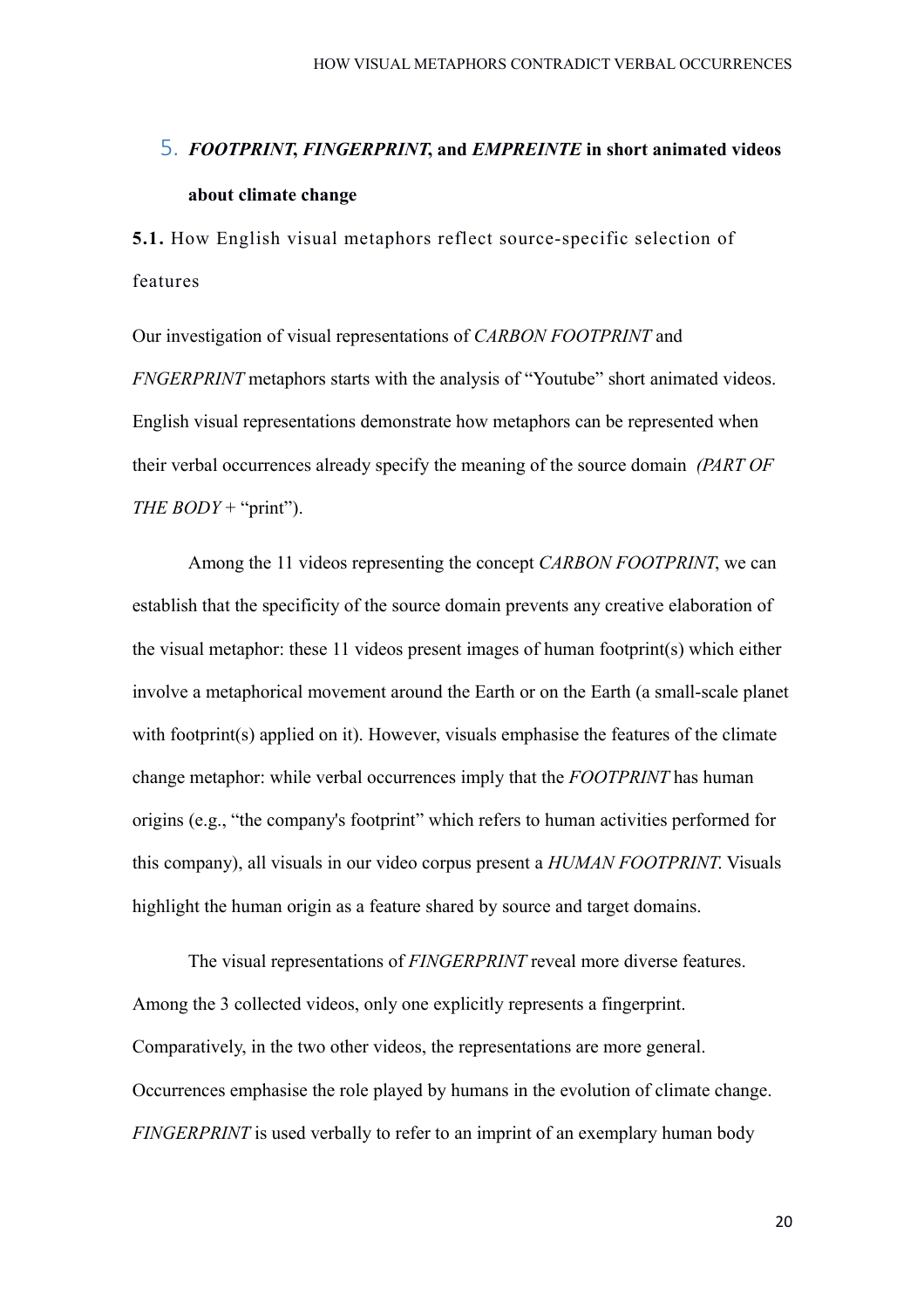part. These verbal occurrences are associated with simultaneous visual occurrences of a human body: one video presents Leonardo Da Vinci's *Vitruvian man* and the second video presents a human body associated with pollution rates. Video producers rely on a *PART FOR THE WHOLE* conceptualisation: the comparison of visual and verbal metaphorical occurrences in videos reveal representations of *FINGERPRINT FOR THE HUMAN BODY*. Contextual information in videos shows that the *HUMAN BODY* is used to represent human polluting activities. This representation is explicit in the second video and, in the *Vitruvian man* video, the contextual information about climate change emphasises human responsibility. We can thus observe a more complex conceptualisation: *FINGERPRINT FOR THE HUMAN BODY FOR HUMAN POLLUTING ACTIVITIES.* The reference to the *Vitruvian man* may visually establish the association of *fingerprint* and different fields of expertise (section 4.1.), acknowledging Leonardo Da Vinci's insight on science. Leonardo Da Vinci is cited as a scientific and an artistic reference.

The comparison of the visual metaphors *CARBON FOOTPRINT* and *FINGERPRINT* in videos about climate change shows that the selection of visual features depends on the concept. On the one hand, visual representations of *CARBON FOOTPRINT* focus on the specific features of the source. In verbal occurrences, these features are derived with contextual information. In videos, the relevance of these features is emphasised: the *FOOTPRINT* is a *HUMAN FOOTPRINT*. On the other hand, visual representations of *FINGERPRINT* demonstrate a different selection of features: producers focus on general features of the source, *FINGERPRINT* is conceptualised as an *IMPRINT OF HUMAN BODY*. This unspecific representation of the concept relies on artistic/scientific references (Leonardo Da Vinci) or references to human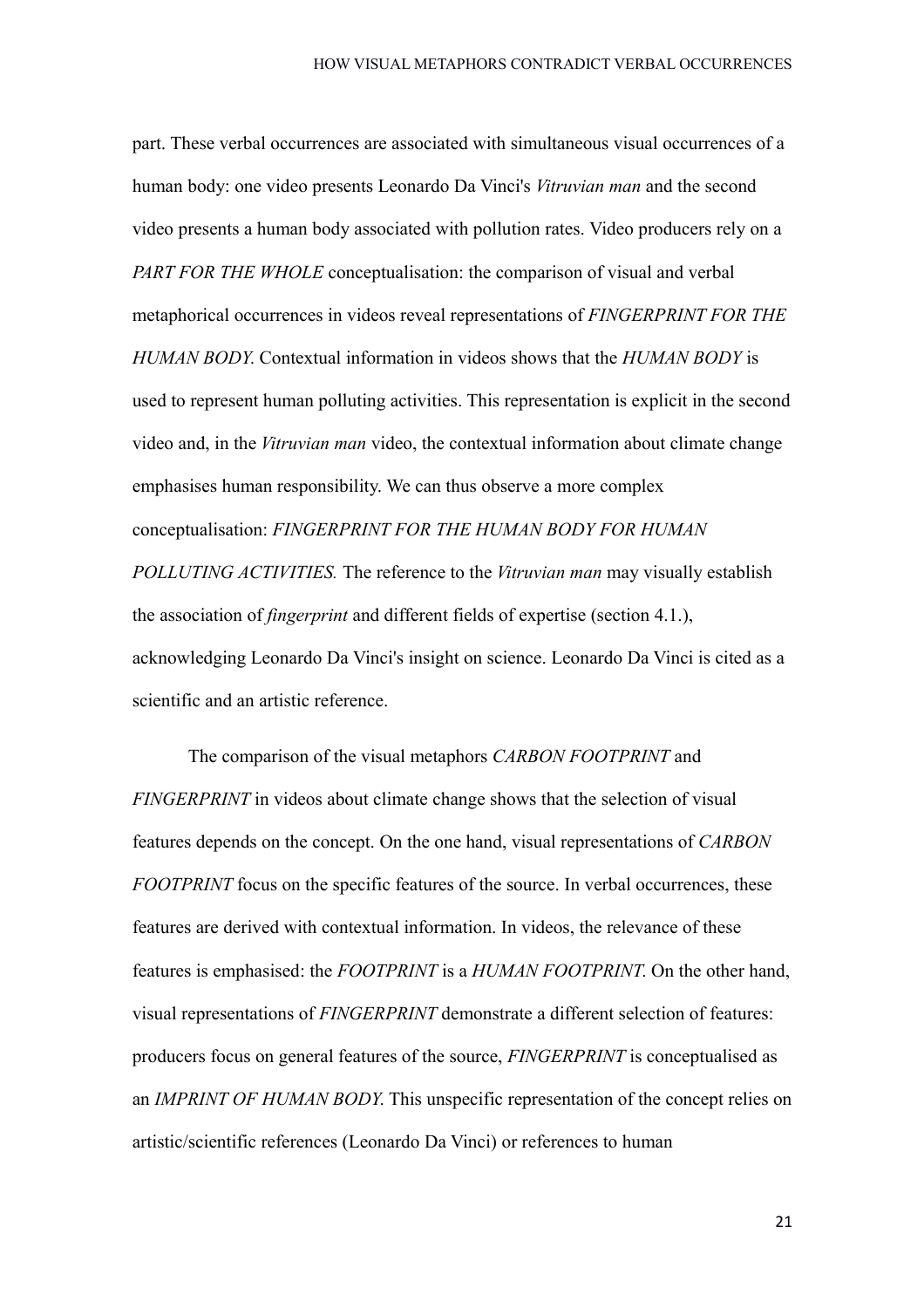responsibilities, i.e. there is a gradation between the verbal occurrence *FINGERPRINT*, the visual representation of a *HUMAN BODY*, and the context referring to humanity. The single visual representation of a *FINGERPRINT* in our videos is a picture of a *HUMAN FINGERPRINT*: the *HUMAN ORIGIN* is emphasised.

# **5.2.** The French contradiction: *EMPREINTE CARBONE* and its visual representations

Previous observations show that the meaning of *empreinte* in climate change discourse remains ambiguous.

The 22 French videos display visual clues which specify the meaning of *empreinte.* Among these videos, 8 animations present pictures of *HUMAN IMPRINT* to describe the concept. The *HUMAN IMPRINT* is associated with pollution rates or polluting activities. The human origin of the *IMPRINT* emphasises human responsibilities. Among these 8 videos, 7 represent a *HUMAN FOOTPRINT* and one represents a *HUMAN HANDPRINT*. The absence in our corpus of visual occurrence of *FINGERPRINT* supplements our observations from French newspapers: in climate change discourse, the relevant features of *EMPREINTE* correspond to the features of the source domain *FOOTPRINT*. Video producers may favour the features of the source *EMPREINTE* which are perceivable to any metaphor recipient while the features of *FINGERPRINT* are associated with experts' knowledge (according to electronic corpora and occurrences in newspapers). This focus on perceivable features is not surprising since the videos all share an educative purpose and are aimed at children (e.g., child as narrator).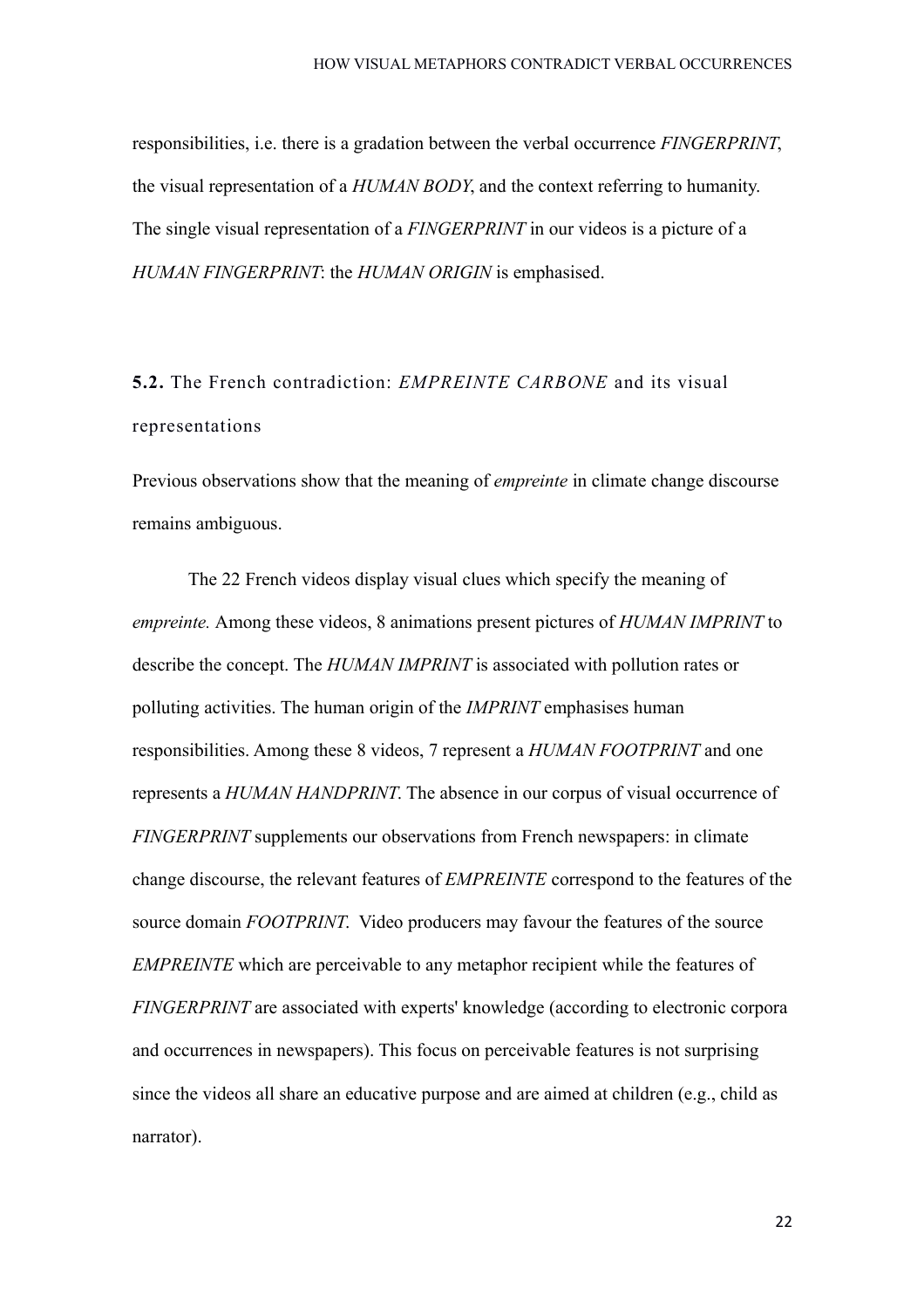The visual occurrence of a *HUMAN HANDPRINT* in French videos relies on a more complex conceptualisation. The specification of the source domain as a *HANDPRINT* relies on the metonymy *HAND FOR ACTIVITY* (Kövecses 2010: 238-43). This metonymy is relevant because the French video represents the *HANDPRINT* with other animations representing pollution from human activities. The *HANDPRINT* represents a specific occurrence of *EMPREINTE* to produce a visual metaphor based on the metonymy: *HAND FOR ACTIVITY* and *IMPACT OF ACTIVITY AS HANDPRINT*.

The visual representation related to the metonymy raises new questions about the features of the source domain *HANDPRINT* which seem more relevant to the context, compared to the features of other *IMPRINTS*. However, *handprint* only occurs once in our English newspaper corpus, in an article describing an artefact produced by an environmental activist. *Empreinte de main* or *empreinte palmaire* (handprint) does not occur in French newspapers.

Our research for additional metaphorical representations of *empreinte carbone* in French videos reveals that video producers can focus on the *carbon* component of the concept and downplay its relation with the source domain *EMPREINTE*. The metaphorical representation shapes carbon as *BLACK SMOKE/CLOUD* progressively surrounding the planet. This conceptualisation is observable in 14 French videos and emphasises the global effect of pollution. The damaging features of (excessive) carbon are highlighted with the colour black (see Barcelona 2003: 40; Forceville & Paling 2018).

Existing literature establishes that cross-domain mappings rely on "common" knowledge about the source domain so that metaphor recipients understand the meaning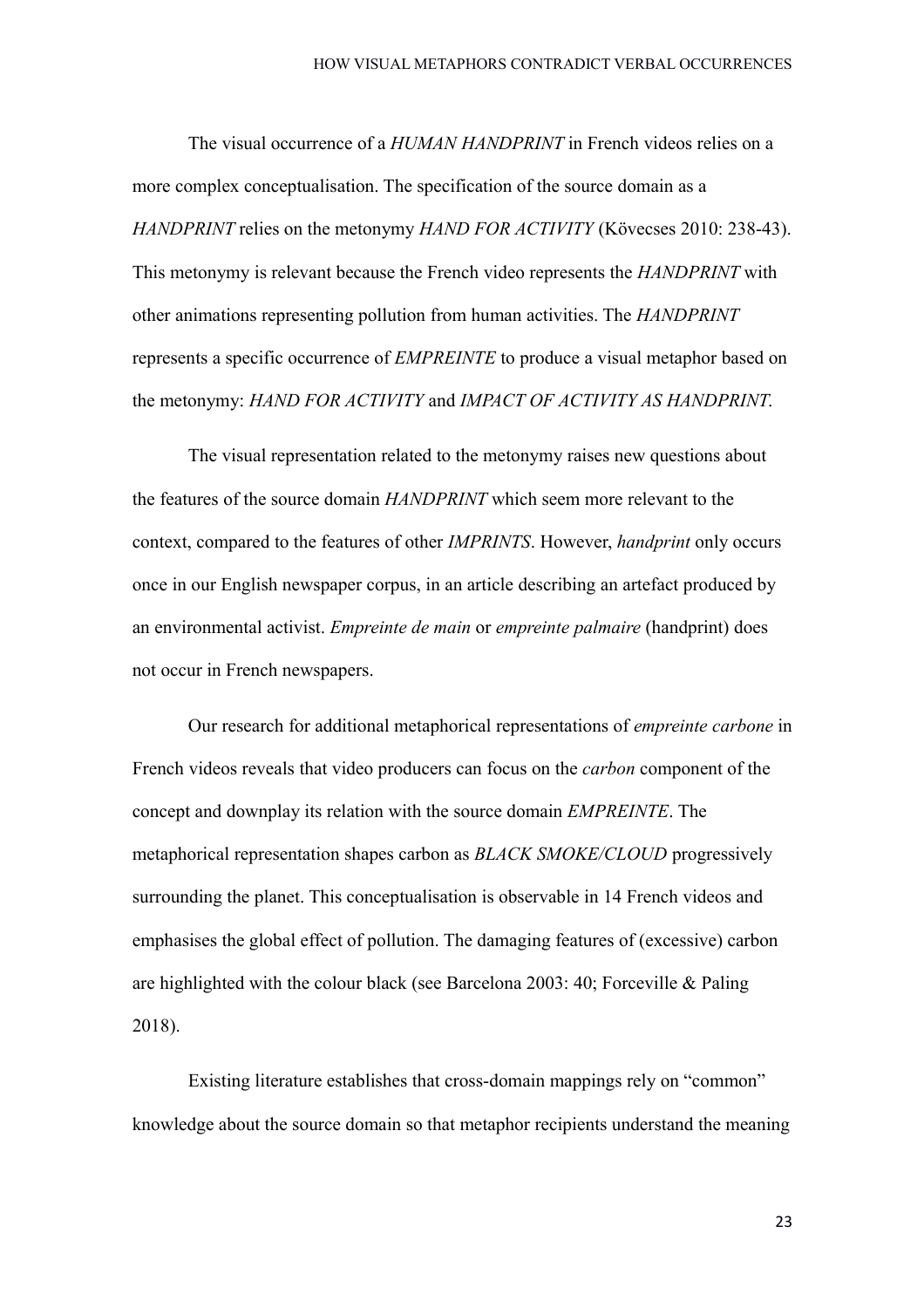(Semino 2008: 87; Kövecses 2010: 176; Musolff 2016: 8; 25). However, the features of the metaphor *EMPREINTE CARBONE* in climate change discourse contradict this common knowledge. The electronic corpus and dictionary entries establish that "common knowledge" about the source domain *EMPREINTE* defines the referent as a *FINGERPRINT*. Comparatively, visual occurrences of *EMPREINTE CARBONE* do not rely on this common knowledge about the source domain.

We can explain this contradiction in terms of cross-linguistic influence: French metaphor users have translated the English metaphorical expression *carbon footprint*  (popularised by the  $4<sup>th</sup>$  IPCC report in 2007; Nerlich & Hellsten 2014:31). The particularity of the scientific topic and the educative purpose of the videos can also explain this contradiction: to facilitate viewers' understanding, metaphor users rely on a source domain whose features can be identified by a large number of people (nonexperts). Comparatively, the illustration of a scientific topic with a source domain whose features are mostly observed and relied on by experts may not be effective in educative visual communication.

### **6. Discussion**

In this paper, we approach multimodal metaphors with a focus on the source domains *FOOTPRINT, FINGERPRINT,* and *EMPREINTE* in English and French environmental discourses. While existing literature has established the ideological functions of visual and verbal metaphors, we compared visual and verbal metaphors to identify the features which characterise each source domain. Unlike existing studies, we analyse the flexibility of source domains in multimodal occurrences to interpret their meanings in climate change discourse.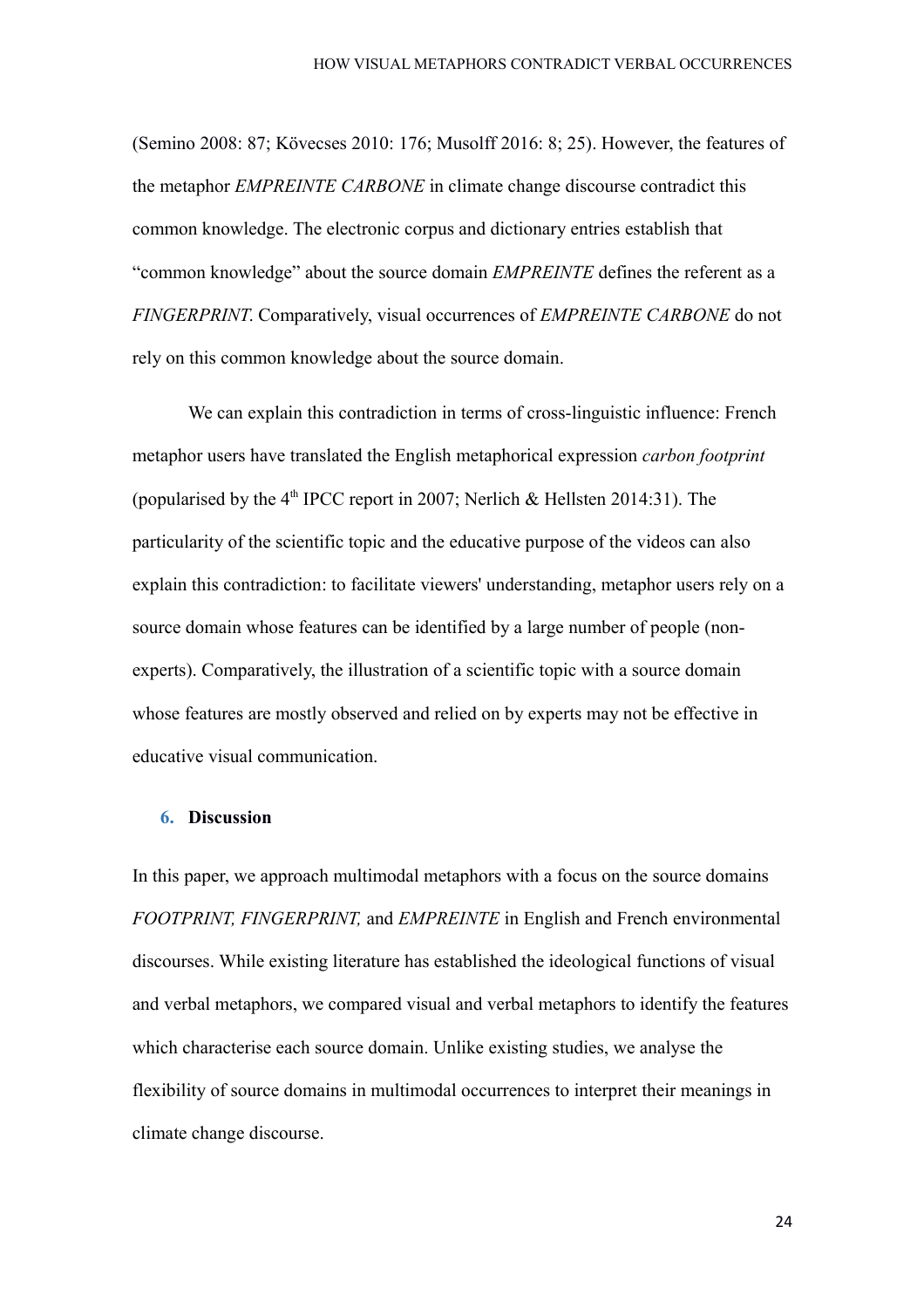In English newspapers, the source domain *FOOTPRINT* occurs more frequently (385 occurrences) than the related source domain *FINGERPRINT* (31 occurrences). This frequency constitutes a first clue to interpret the more general source domain *EMPREINTE*: we can infer that the frequency in English reflects the relevance of specific features at play in the mapping of *FOOTPRINT* and *POLLUTION*, such a relevance may be more limited with *FINGERPRINT*.

To test this claim, the collocates of the metaphorical expressions *carbon footprint* and *fingerprint* in English newspapers were compared to the collocates characterising *empreinte* in French newspapers. We noticed that the collocates of *carbon footprint* and *empreinte carbone* were related to *SIZE/SHAPE* in newspapers, while the collocates of *fingerprint* were related to *CRIME* and science. Additional analysis was necessary to establish whether these common collocations in newspapers were valid indicators of the meaning of *EMPREINTE*.

To overcome remaining ambiguity, we looked at visual representations of each concept in short animated videos. The analysis of English videos has further distinguished the source domains: while *CARBON FOOTPRINT* displayed a range of similar visual metaphors (*HUMAN FOOTPRINT*), *FINGERPRINT* has only yielded one visual representation.

While the French dictionary and French electronic corpus favour an interpretation of *EMPREINTE* in terms of *FINGERPRINT*, visual representations of *EMPREINTE CARBONE* establish that the features at play in French discourse about climate change are associated with the concept *(HUMAN) FOOTPRINT*.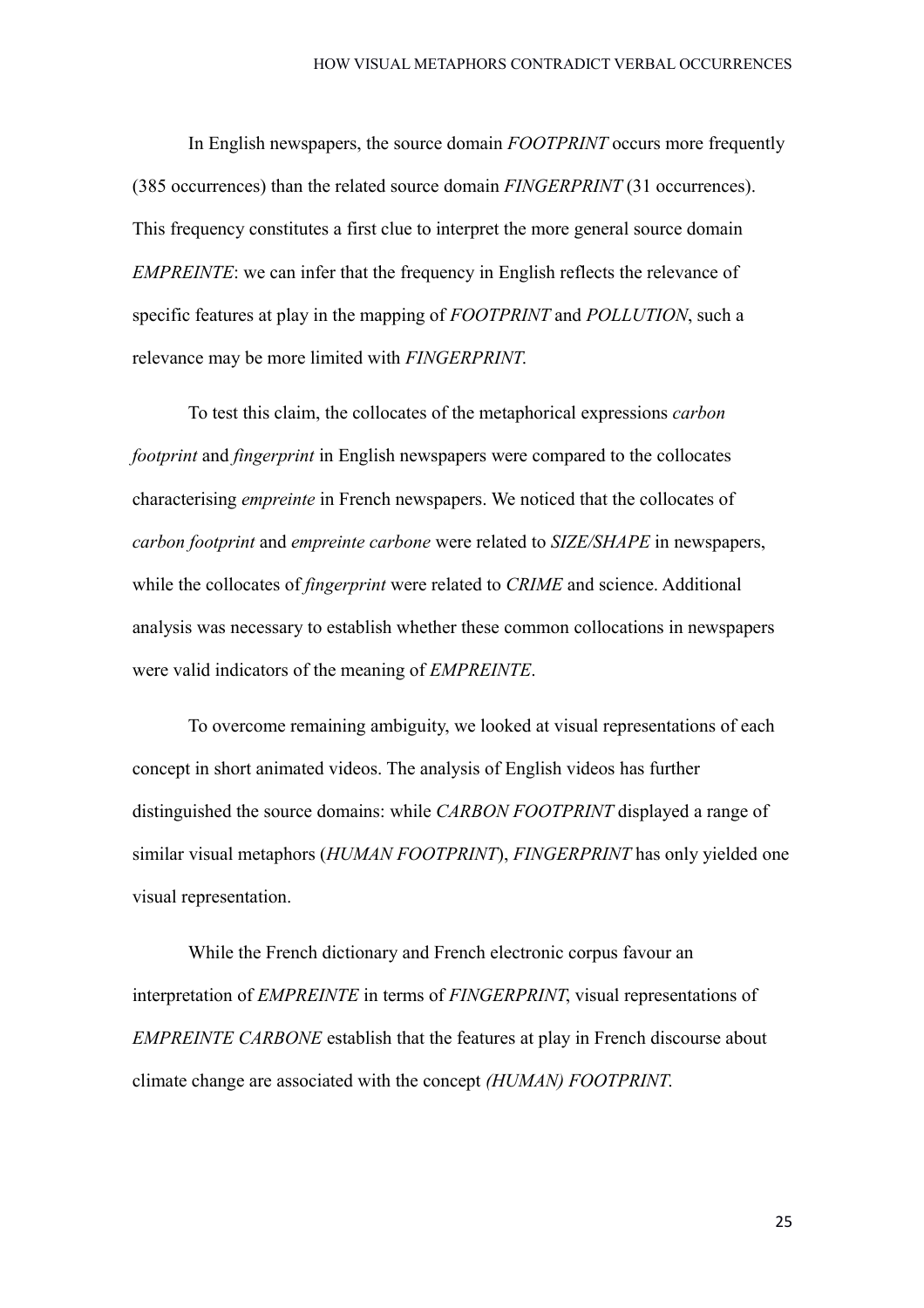These results show that the cross-domain mapping at play in the interpretation of *empreinte carbone* contradicts common knowledge about the source domain. The rare visual representations of the concept *FINGERPRINT* in English videos and the prevalence of *carbon footprint* in English may have influenced the French meaning.

Additionally, the BNC results and our newspaper corpus established an association between *FINGERPRINT* and experts' communication: the educative purpose of the collected videos can favour visual representations of *FOOTPRINT* because this concept is not as closely linked to science as the concept *FINGERPRINT* is.

Hence, our results contradict existing claims about metaphorical mappings involving features related to the common knowledge about the source domain (Semino 2008: 87; Kövecses 2010: 176; Musolff 2016: 8; 25): in French, common knowledge about *EMPREINTE* defines the concept as a *FINGERPRINT.* However, the use of the source domain in climate change discourse (*empreinte carbone*) characterises the concept as a *FOOTPRINT*.

Our research establishes the context-dependency of the selection of metaphorical features. A highly specific context, such as climate change, eventually transgresses the common knowledge associated with the source domain.

Our research raises additional questions regarding the ideological features of the source domains. Reijnierse, Burgers, Krennmayr, and Steen (2015) convincingly demonstrate that the metaphorical extension allowed by the selection of a particular source domain of a metaphor used in context can effectively share a particular ideology regarding the topic discussed. The association of *FINGERPRINT* and CRIME metaphors and the prevalence of the source domain *FOOTPRINT* could be tested in a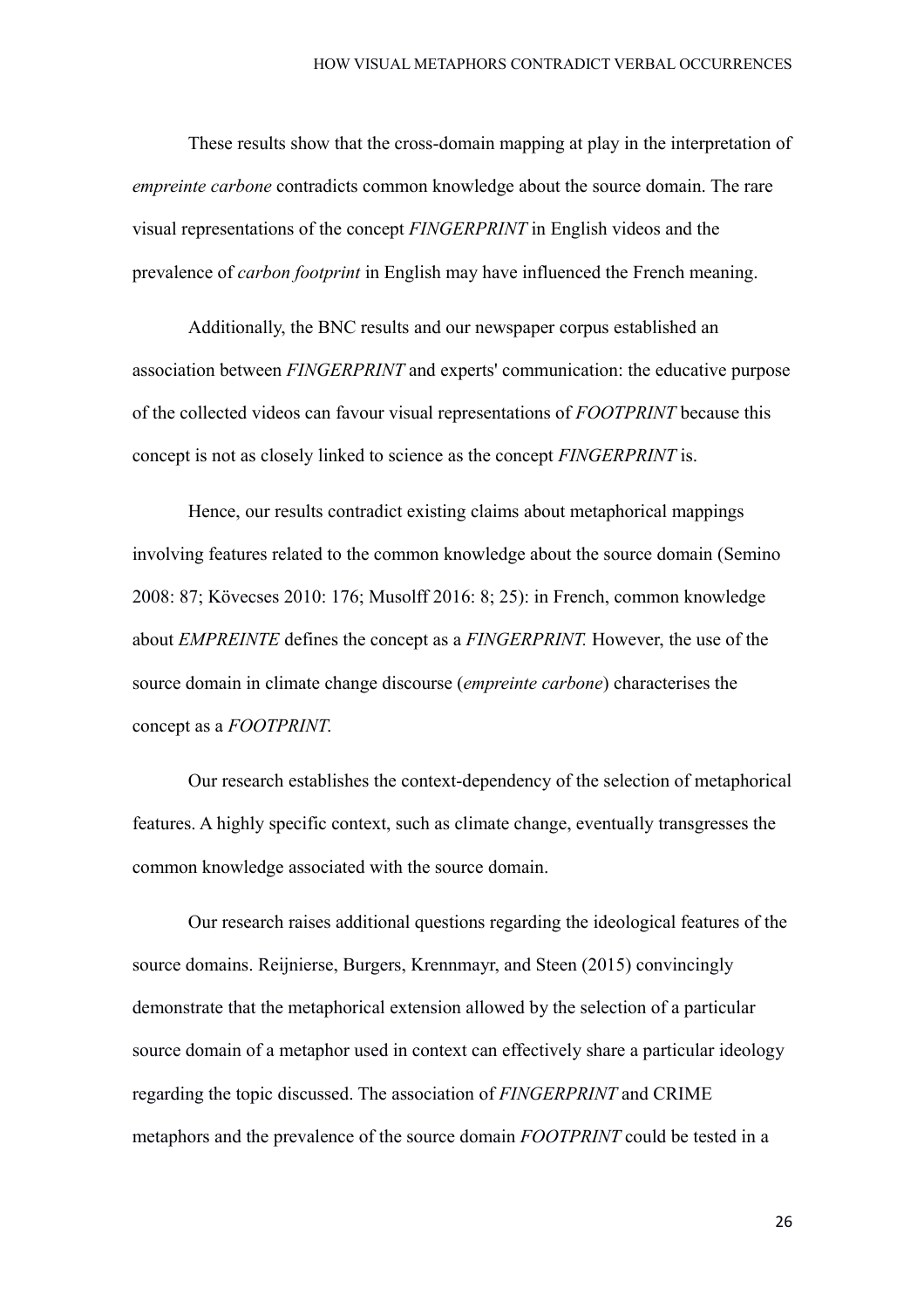variety of contexts to investigate the ideological function of each source. The features of

the concept *HANDPRINT* are also of interest to explain why metaphor users avoid this

source domain in environmental discourse.

## **REFERENCES**

Barcelona, A. (2003). On the plausibility of claiming a metonymic motivation for conceptual metaphor. In (ed) Barcelona, A. (2003) *Metaphor and Metonymy at the Crossroads: A Cognitive Perspective* (pp. 31-59), Berlin: Mouton de Gruyter .

Becker, A.-H. (1997). Emergent and common features influence metaphor interpretation, *Metaphor and Symbol* 12 (4), 243-259.

Black, M. (1962). *Models and Metaphor, Studies in Language and Philosophy*. Ithaca New York, Cornell University Press.

Charteris-Black, J. (2004). *Corpus Approaches to Critical Metaphor Analysis*. London, Palgrave Macmillan.

Damele, G. (2016). Adventures of a metaphor: Apian imagery in the history of political thought, in (eds) Gola, E. & Ervas, F. (2016), *Metaphor and Communication*, (pp. 173- 189). Amsterdam/Philadelphia: John Benjamins.

Deignan, A. (2005). *Metaphor and corpus linguistics*. Amsterdam/Philadelphia: John Benjamins.

Deignan, A. (2017). Metaphors in texts about climate change, *Ibérica* 34, 45-66.

Deignan, A., Semino, E. & Paul, S-AS. (2019). Metaphors of climate science in three genres: research articles, educational texts, and secondary school student talk. *Applied Linguistics* 40(2), 379–403.

Doyle, J. (2007). Picturing the clima c ) tic: Greenpeace and the representational politics of climate change communication, *Science as Culture* 16 (2), 129–150

Forceville, C. (2016). Pictorial and Multimodal metaphor. In (eds) Klug, N. and Stöckl, H. *Handbuch Sprache im multimodalen Kontext* [The Language in Multimodal Contexts Handbook]. Linguistic Knowledge series. Berlin: Mouton de Gruyter (pp.241-60).

Forceville, C. (2017). Visual and multimodal metaphor in advertising: cultural perspectives. *Styles of Communication* 9(2), 26-41.

Forceville, C. & Paling, S. (2018). The metaphorical representation of DEPRESSION in short, wordless animation films. *Visual Communication* 0(0): 1-21.

Forceville, C. & Urios-Aparasi, E. (2009). *Multimodal Metaphor,* Berlin: Mouton de Gruyter.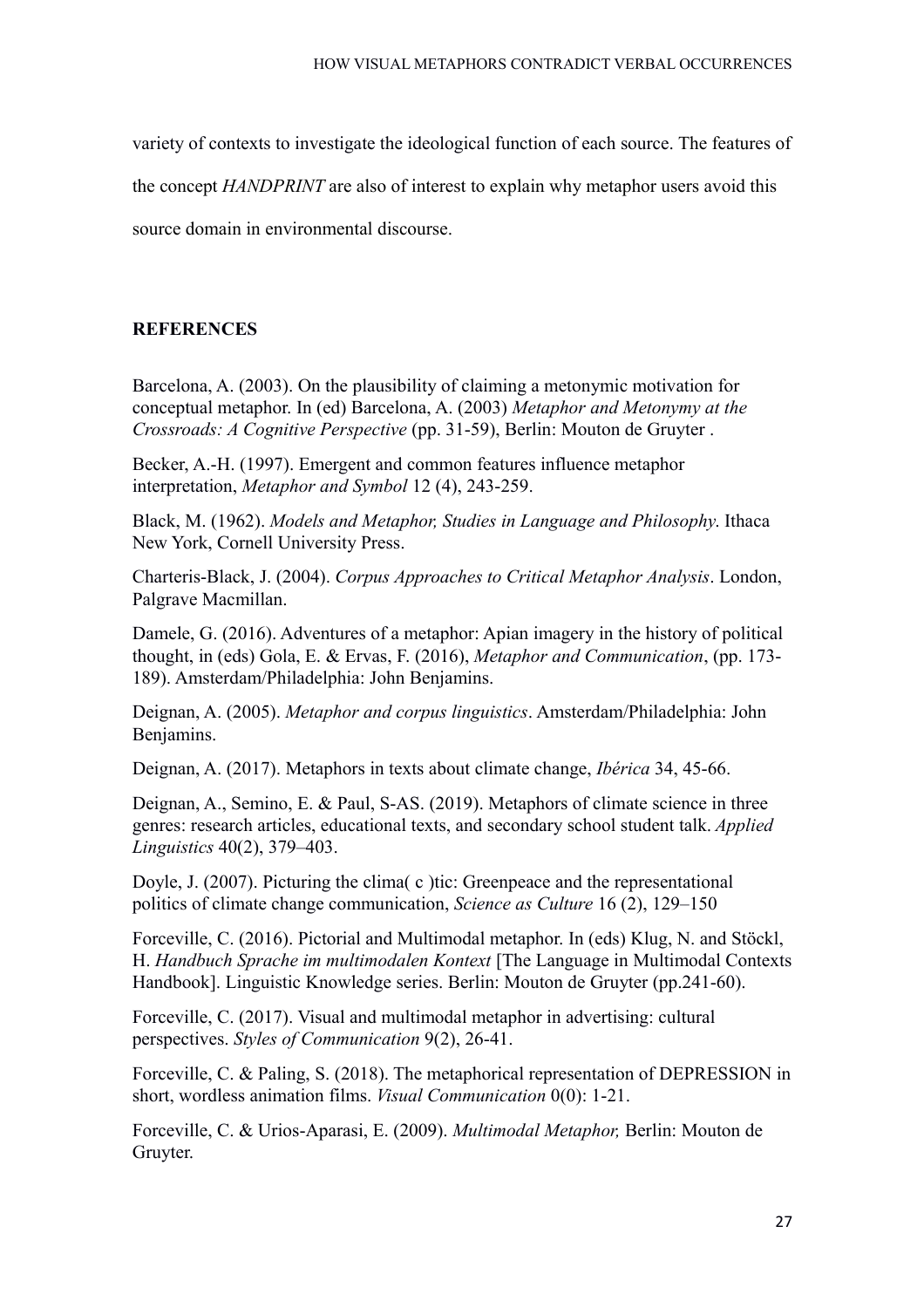Gineste, M.-D., Indurkhya, B. & Scart, V. (2000). Emergence of features in metaphor comprehension, *Metaphor and Symbol* 15 (3), 117-135.

Goatly, A. (2007). *Washing the brain - metaphor and hidden ideology*, Amsterdam/Philadelphia: John Benjamins.

Kilgarriff A. (2014). SketchEngine:<https://www.sketchengine.eu/>

Knudsen S. (2003). Scientific metaphors going public, *Journal of Pragmatics* 35, 1247- 1263.

Koteyko N. (2010). Mining the internet for linguistic and social data: an analysis of "carbon compounds" in Web feeds, *Discourse & Society* 21(6), 655-674.

Koteyko N., Thelwall M. & Nerlich B. (2009). From carbon markets to carbon morality: creative compounds as framing devices in online discourses on climate change mitigation, *Science Communication* 32(1), 25-54.

Kövecses Z. (2005). *Metaphor in culture: universality and variation*, Cambridge, UK: Cambridge University Press.

Kövecses Z. (2010). *Metaphor: a practical introduction*. Oxford, UK: Oxford University Press.

Larousse dictionary (online version):<https://www.larousse.fr/>

Musolff A. (2016). *Political metaphor analysis: discourse and scenarios*, London, UK: Bloomsbury Academic.

Nerlich B. & Hellsten I. (2014). The greenhouse metaphor and the footprint metaphor: climate change risk assessment and risk management seen through the lens of two prominent metaphors. *Technikfolgenabschatzung: Theorie und Praxis* 23(2), 27-33.

Nexis database: [https://nexis.com](https://nexis.com/)

Pérez-Sobrino P. (2013). Metaphor use in advertising : analysis of the interaction between multimodal metaphor and metonymy in a greenwashing advertisement. In E. Gola & F. Ervas (eds) *Metaphor is Focus : Philosophical Perspectives on Metaphor Use* (pp.67-82). Cambridge, Cambridge Scholar Publishing.

Reijnierse G.-W., Burgers C., Krennmayr T. & Steen G.-J. (2015). How viruses and beasts affect our opinions (or not): the role of extendedness in metaphorical framing*. Metaphor and the Social World* 5(2), 245–263.

Schafer M.-S. & Schlichting I. (2014). Media representations of climate change: a metaanalysis of the research field. *Environmental Communication* 8(2), 142-160.

Semino E. (2008). *Metaphor in discourse*. Cambridge, UK: Cambridge University Press.

Silaški N. & Durovic T. (2019). The JOURNEY metaphor in Brexit-related political cartoons. *Discourse, Context & Media* 31:1-10.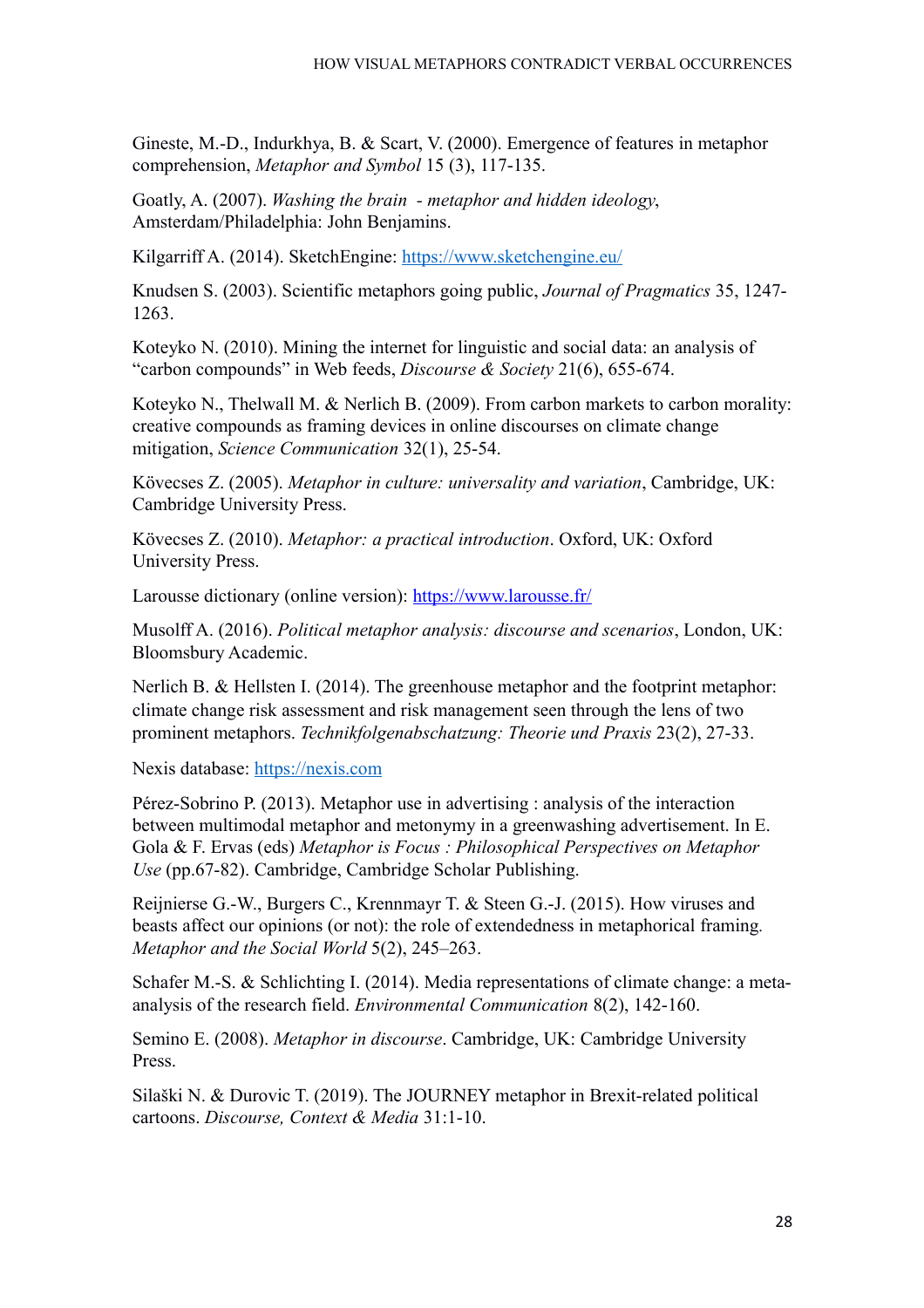Utsumi A. (2005). The role of feature emergence in metaphor appreciation, *Metaphor and Symbol* 20 (3), 151-172.

Youtube:<https://www.youtube.com/>

## **NOTES:**

## **English newspapers :**

The Guardian, The Independent, The Times, The Telegraph, The Mail, The Sun, The Express, Birmingham Post, Scotsman, The Observer, Daily Post, The Herald, The Mirror, The Chronicle, Metro, The Echo, Western Daily Press, Aberdeen Press, Yorkshire Post, Daily Examiner, Kidderminster Shuttle, South Wales Argus, The Citizen Gloucester, The National, Bristol Post, Evening News, Leicester Mercury, The Bolton News, York Press, Eastern Daily Press, Peterborough Today, Scotland on Sunday, West Briton, Business Telegraph, Daily Star, Edinburgh Evening News, Hemel Today, Irish Examiner, Kent Messenger, Nottingham Post, Stourbridge News, The Comet, The Safrron Walden Reporter, The Scottish Farmer

## **French newspapers :**

Le Monde, Le Télégramme, Les Echos, Midi Libre, La Tribune, Ouest-France, Sud Ouest, L'Est Républicain, La Voix du Nord, La Dépêche du Midi, Le Figaro, Le Point, L'Indépendant, Le Dauphiné Libéré, Centre Presse, La Croix, News Aktuell, PR Newswire, Agence France Presse, L'Humanité, AGEFI, La Montagne, Courrier International, L'Obs, Le Cercle, L'Express, La Correspondance, Challenges, Charente Libre, L'Equipe, L'Eveil, Le Populaire du Centre, Le Républicain, Eclair, Nord Littoral, AWP, L'Expansion, L'Union, La Dordogne Libre, La Vie, Le Courrier Picard, Le Temps, Nice Matin, Var Matin

## **Short animated videos:**

## **English videos:**

# **FOOTPRINT:**

<https://www.youtube.com/watch?v=KJbRnv7rMkk> <https://www.youtube.com/watch?v=Dwkh46MZuIc> <https://www.youtube.com/watch?v=VTfgNFz1DBM> [https://www.youtube.com/watch?v=8q7\\_aV8eLUE](https://www.youtube.com/watch?v=8q7_aV8eLUE)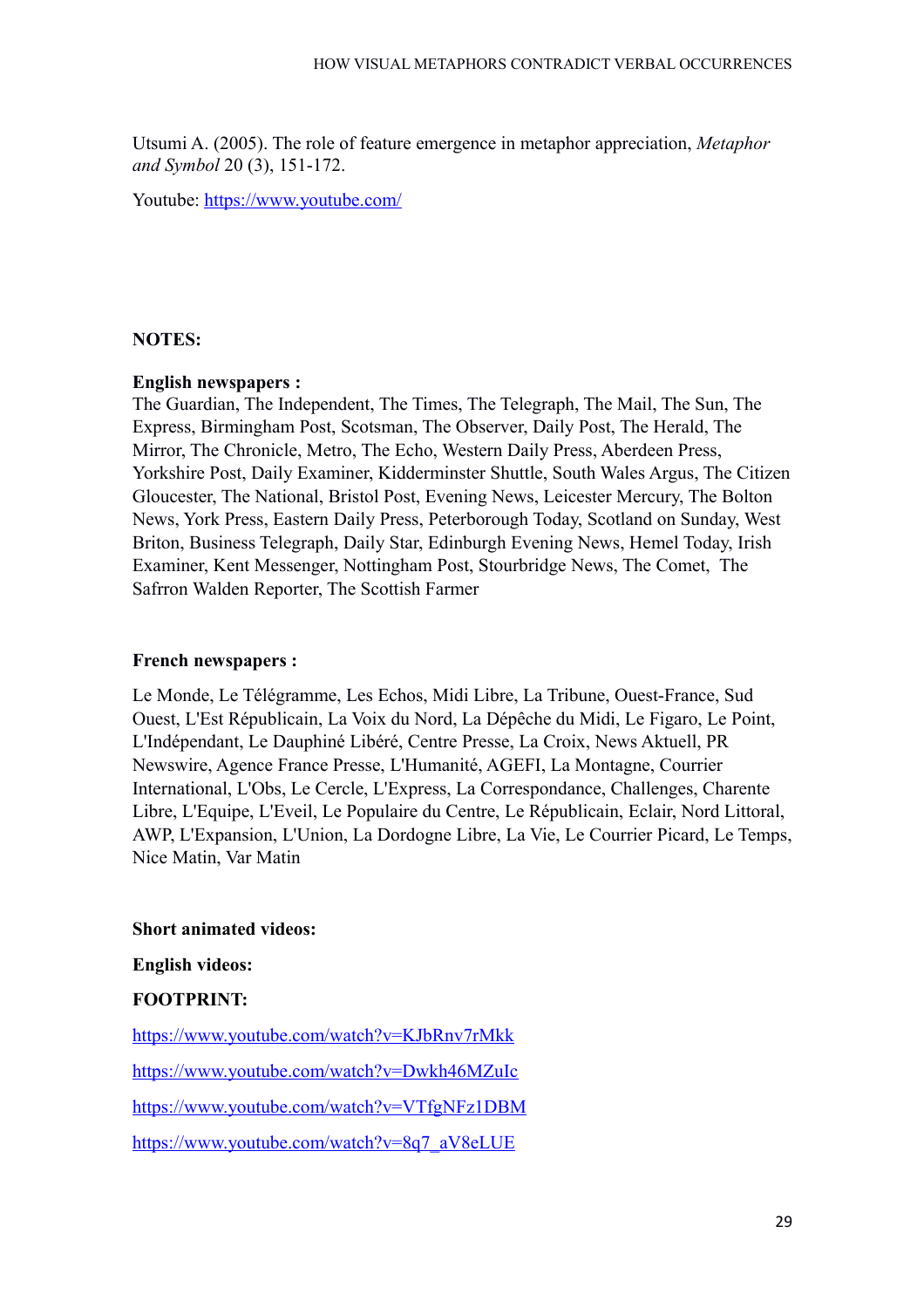[https://www.youtube.com/watch?v=d07B3\\_aFzK8](https://www.youtube.com/watch?v=d07B3_aFzK8) <https://www.youtube.com/watch?v=YdijV0vya5Y> <https://www.youtube.com/watch?v=uAybZOfCN6g> <https://www.youtube.com/watch?v=nP1nzCqoT9g> <https://www.youtube.com/watch?v=AGRlo87oAUg> [https://www.youtube.com/watch?v=YseZXKfT\\_yY](https://www.youtube.com/watch?v=YseZXKfT_yY) <https://www.youtube.com/watch?v=Xdl5Vht0sO8>

## **FINGERPRINT:**

[https://www.youtube.com/watch?v=kzwyfnq\\_u5c](https://www.youtube.com/watch?v=kzwyfnq_u5c) Vitruvian Man: <https://www.youtube.com/watch?v=JDrTSFv-Ig0> **Human:** <https://www.youtube.com/watch?v=paVTJtgGFFU>

## **French videos:**

## **FOOTPRINT:**

<https://www.youtube.com/watch?v=PHbZmem0ME0> <https://www.youtube.com/watch?v=vFKL1PNbNIM> <https://www.youtube.com/watch?v=UqqBlsAUwfk> [https://www.youtube.com/watch?v=w\\_QyQt25oQM](https://www.youtube.com/watch?v=w_QyQt25oQM) <https://www.youtube.com/watch?v=HL8HDjlnqfw> <https://www.youtube.com/watch?v=PEgt7wTrhIc> <https://www.youtube.com/watch?v=Asth40jN8IU> **HANDPRINT:**

<https://www.youtube.com/watch?v=jDuZQNxLo6o>

# **CLOUD/ SMOKE:**

<https://www.youtube.com/watch?v=W2s2qzh7UY0> <https://www.youtube.com/watch?v=wGdOJsVurdE> <https://www.youtube.com/watch?v=egu1-cFQlJ0>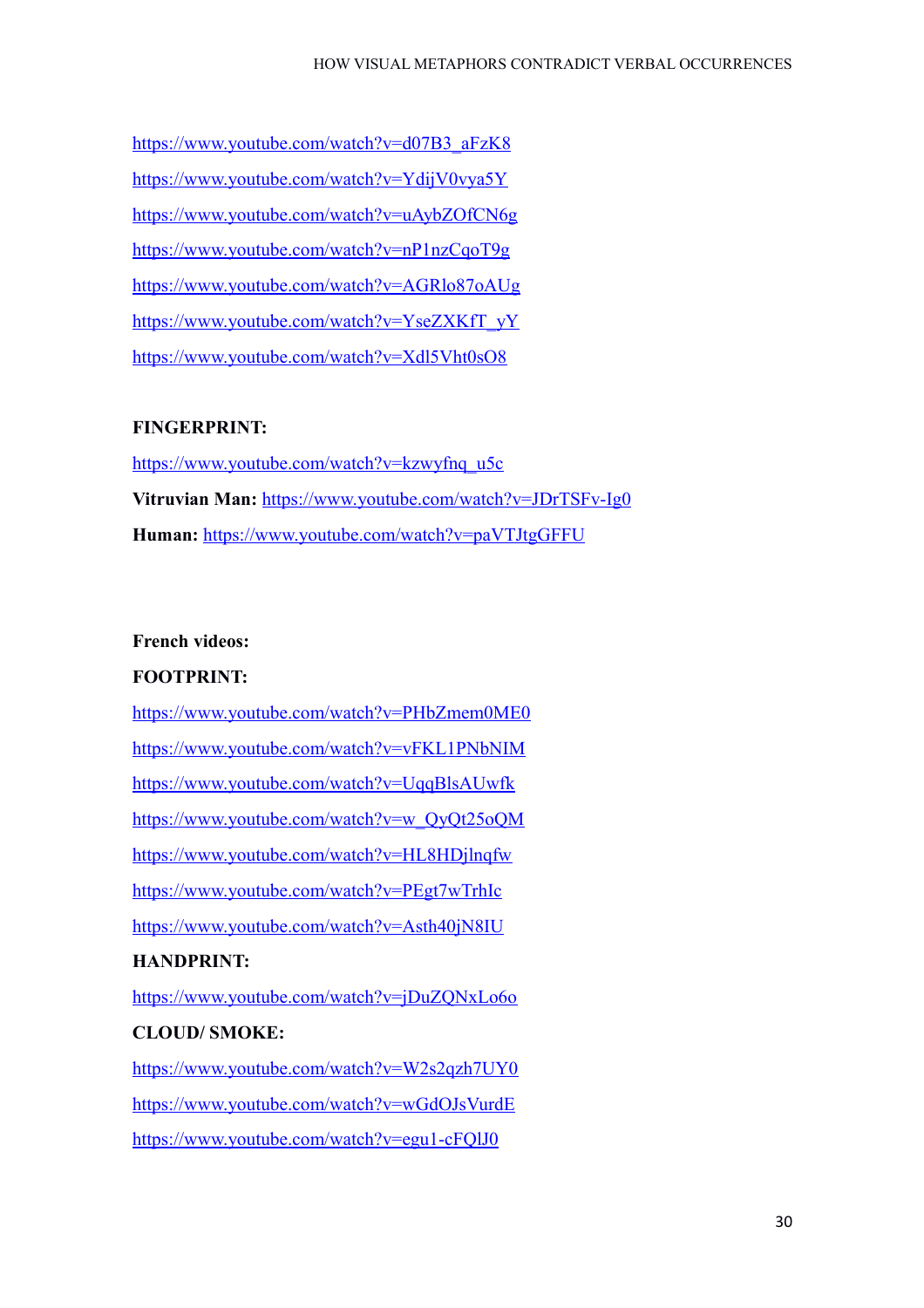<https://www.youtube.com/watch?v=opennvORwKU> <https://www.youtube.com/watch?v=lquOaDNF2Us> <https://www.youtube.com/watch?v=nVydgG2DFU0> <https://www.youtube.com/watch?v=T4LVXCCmIKA> <https://www.youtube.com/watch?v=28qJueH5tRQ> <https://www.youtube.com/watch?v=EZblJnY5ZuA> [https://www.youtube.com/watch?v=Jtu\\_oRCptfs](https://www.youtube.com/watch?v=Jtu_oRCptfs) <https://www.youtube.com/watch?v=d9pNduQedZk> <https://www.youtube.com/watch?v=TNiWOdEFWIA> <https://www.youtube.com/watch?v=wx7NJEtOjeQ> <https://www.youtube.com/watch?v=NfaeoCORuzk>

| Modifiers | Object of | Subject of | "footprint"<br>and/or | Adjective<br>predicates |
|-----------|-----------|------------|-----------------------|-------------------------|
| muddy     | Yield     | point      | fingerprint           | evident                 |
| observed  | Observe   | suggest    | mark                  | clear                   |
| wet       | notice    |            |                       |                         |
| desktop   | produce   |            |                       |                         |
| isolated  | leave     |            |                       |                         |
| clear     | indicate  |            |                       |                         |
| faint     | obtain    |            |                       |                         |
| left      | find      |            |                       |                         |
|           | follow    |            |                       |                         |
|           | show      |            |                       |                         |
|           | see       |            |                       |                         |
|           | make      |            |                       |                         |

Table 1. Most frequent collocates of *footprint* (from WordSketch)